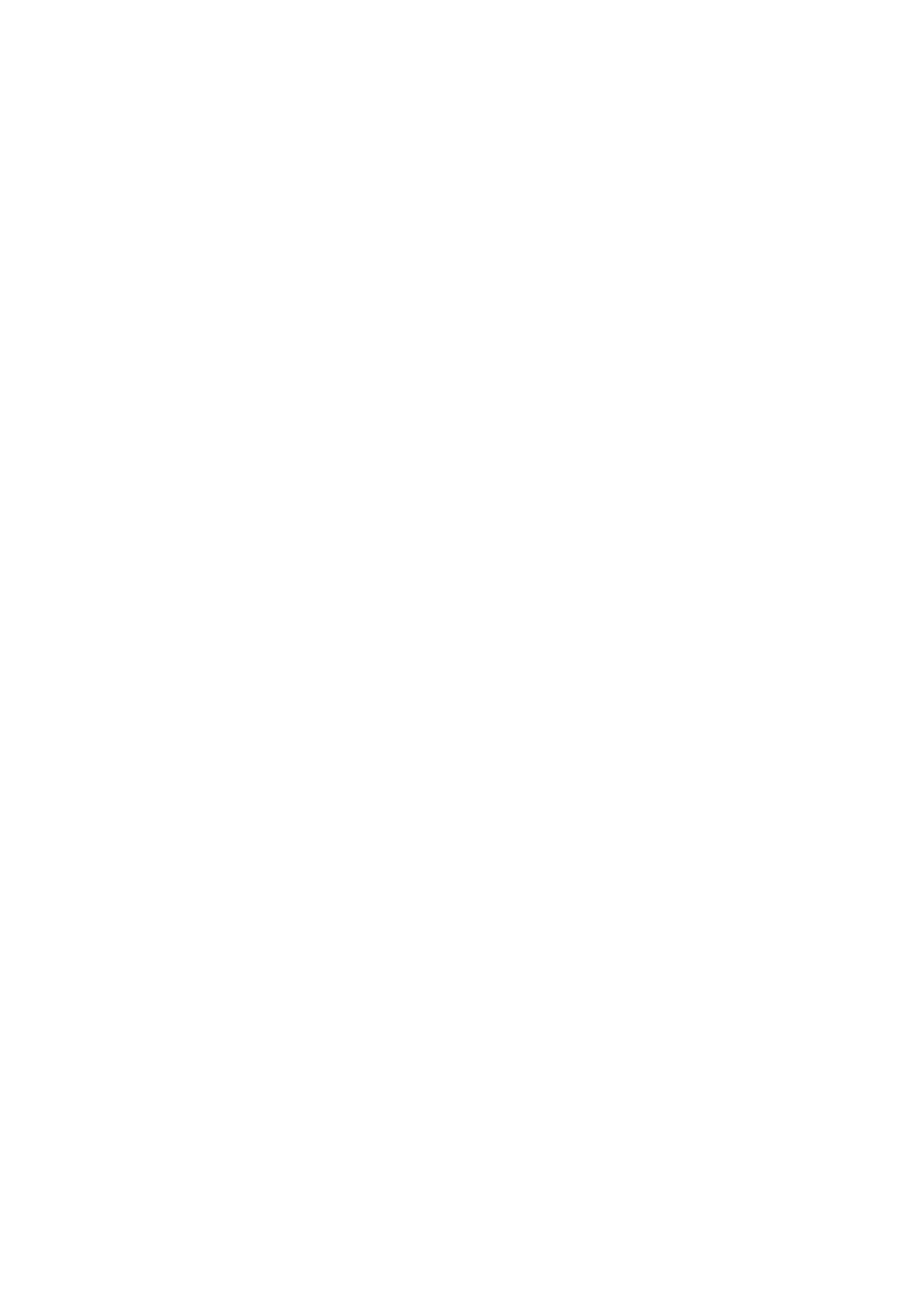# The Challenges and Opportunities of Teaching English Worldwide in the COVID-19 Pandemic

Edited by

Ferit Kılıçkaya, Joanna Kic-Drgas and Rachel Nahlen

Cambridge **Scholars** Publishing

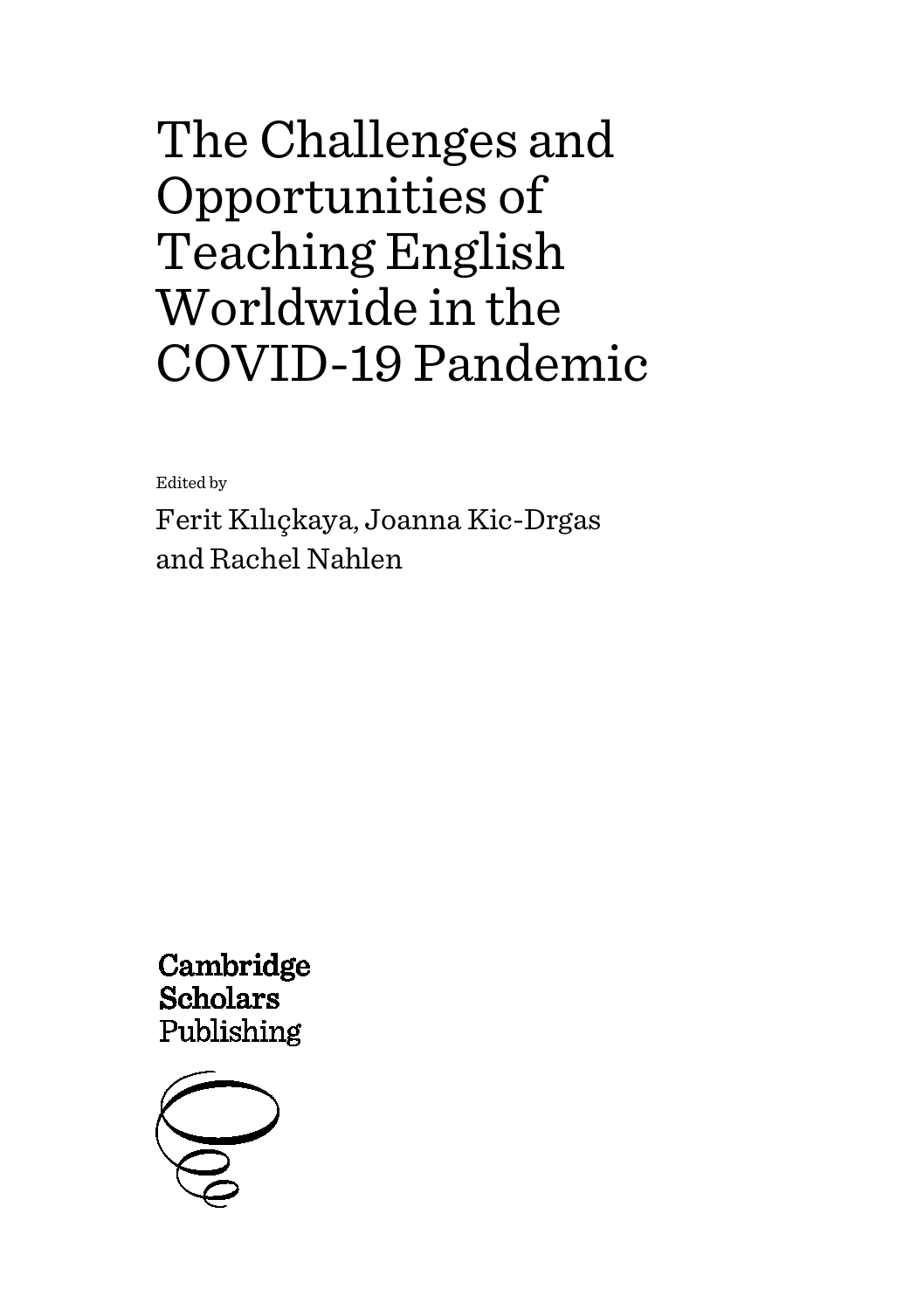The Challenges and Opportunities of Teaching English Worldwide in the COVID-19 Pandemic

Edited by Ferit Kılıçkaya, Joanna Kic-Drgas and Rachel Nahlen

This book first published 2022

Cambridge Scholars Publishing

Lady Stephenson Library, Newcastle upon Tyne, NE6 2PA, UK

British Library Cataloguing in Publication Data A catalogue record for this book is available from the British Library

Copyright © 2022 by Ferit Kılıçkaya, Joanna Kic-Drgas, Rachel Nahlen and contributors

All rights for this book reserved. No part of this book may be reproduced, stored in a retrieval system, or transmitted, in any form or by any means, electronic, mechanical, photocopying, recording or otherwise, without the prior permission of the copyright owner.

ISBN (10): 1-5275-8046-6 ISBN (13): 978-1-5275-8046-6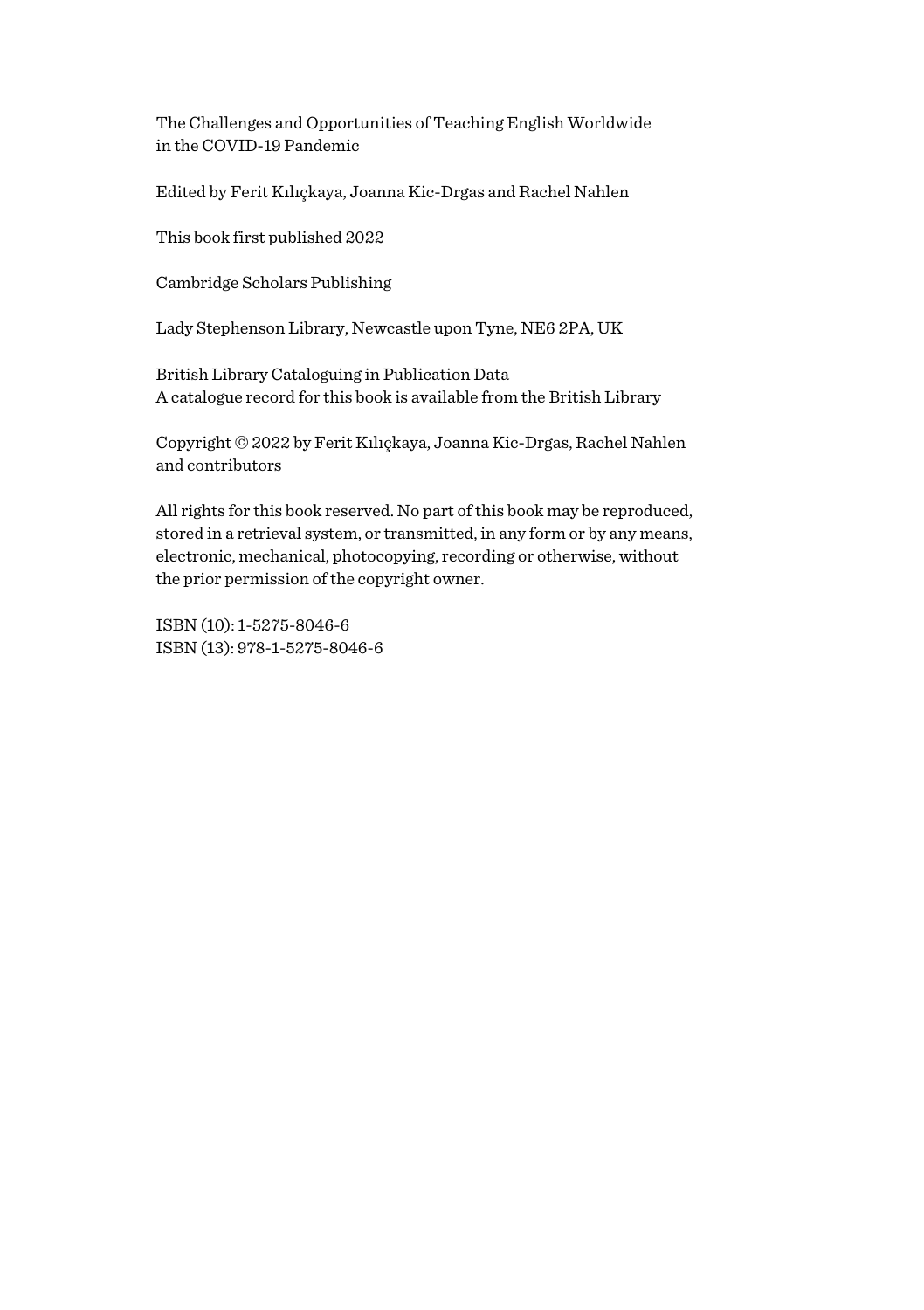## TABLE OF CONTENTS

| Ferit Kılıçkaya, Joanna Kic-Drgas, Rachel Nahlen                                                                    |
|---------------------------------------------------------------------------------------------------------------------|
|                                                                                                                     |
| Enhancing the Quality of Teaching and Assessment: Teaching English<br>in Algeria<br>Abderrahim Bouderbane           |
| Online Teaching Journey during the COVID-19 Pandemic:<br>Roles and Responsibilities of EFL Teachers<br>Asma Rahmani |
| Online Teaching Challenges and Benefits in the Era of the Coronavirus<br>Pandemic<br>Khadidja Samira Zitouni        |
| The Implementation of Online Learning during COVID-19:<br>Challenges and Perspectives<br>Narimane Miloudi           |
| A Successful Story of Teaching Synchronous One-to-One Classes<br>Fernanda Riggon                                    |
| Developing Rapport Online in a Legal English Course<br>Lindsey M. Kurtz                                             |
| Remote and Remood: Involving Language Learners in Active Online<br>Teaching<br>Tugce Cankaya Simpson                |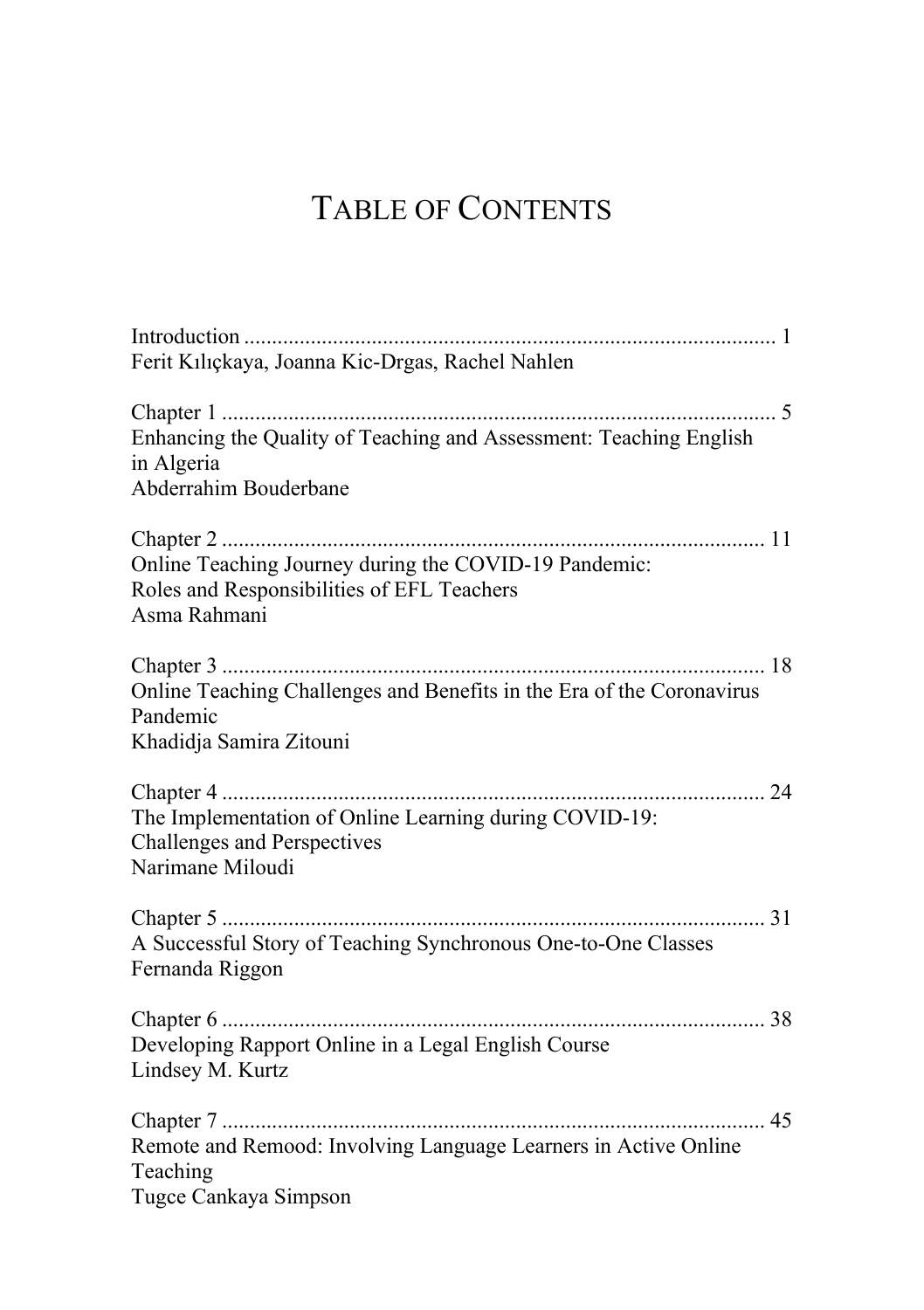| English for Specific Purposes, at a University in France<br>Carmela Chateau-Smith                                                                      |
|--------------------------------------------------------------------------------------------------------------------------------------------------------|
| The Challenge of Teaching Future Primary School Teachers to Teach<br>English during Lockdown<br>Jill Kay Partridge Salomon                             |
| Lessons Learned during Emergency Remote Teaching: Reflections<br>of a Secondary School Language Teacher from Hungary<br>Krisztina Szőcs                |
| Challenges and Opportunities of English Language Teaching and Learning<br>in the Iranian Context during the COVID-19 Pandemic<br>Farnoosh Mohamaddokht |
| Challenges of ESP Courses during COVID-19: Creating Better Learning<br>Opportunities for Medical Students<br>Fatemeh Ranjbaran                         |
| Online Teaching: A Blessing in Disguise<br>Yasin Khoshhal Delijani                                                                                     |
| Teaching through the COVID-19 Pandemic: Reflections of an Educational<br>Crisis in Iran<br>Maedeh Amini                                                |
| Challenges and Opportunities of Online EFL Classes in Iran<br>Mohammad Hadi Ahmadi                                                                     |
| Vestige of Hope during the Pandemic<br>Nava Eghdami                                                                                                    |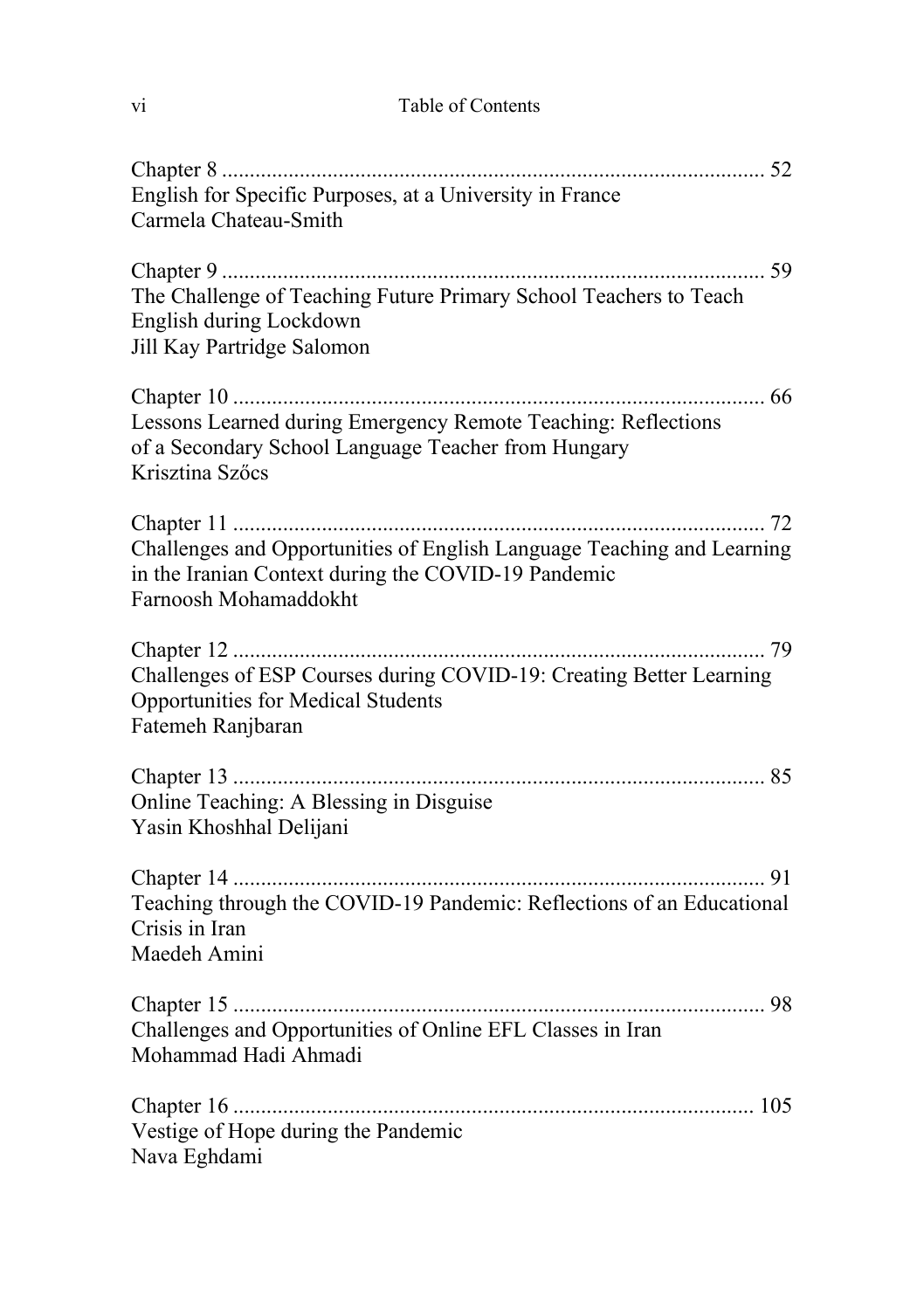| The Challenges and Opportunities of Teaching English Worldwide<br>vii<br>in the COVID-19 Pandemic                                                                                   |
|-------------------------------------------------------------------------------------------------------------------------------------------------------------------------------------|
| Challenges and Opportunities of Online Teaching in IELTS Preparation<br>Courses in Iran<br>Sima Fatemipour                                                                          |
| Covididactics: Adjusting Flipped Learning to Teach (English)<br><b>Translation Remotely</b><br>Antonio Taglialatela                                                                 |
|                                                                                                                                                                                     |
| Pandemic Crisis: How Digital Classroom Affected Language<br>Acquisition in Iceland and Malaysia<br>Jeannette Jeffrey                                                                |
| Teaching Use of English in a Nigerian University during the COVID-19<br>Pandemic: Challenges and Opportunities<br>Adegboye Adeyanju                                                 |
| Emergency English: Reflections on Teaching English Online during<br>the COVID -19 Pandemic in Nigeria<br>Gabriel B. Egbe                                                            |
| An Appraisal of Online Teaching (Google Classroom) of a Spoken<br>English Course to L2 Learners in a Nigerian University during<br>the COVID-19 Pandemic<br>Julianah Ajoke Akindele |
| Online Learning: A Blessing or a Curse<br>Agnieszka Borowiak                                                                                                                        |
| Teaching Academic Writing Online: Major Challenges and Possible<br>Solutions<br>Mehmet Orkun Canbay, Aaron Monroe                                                                   |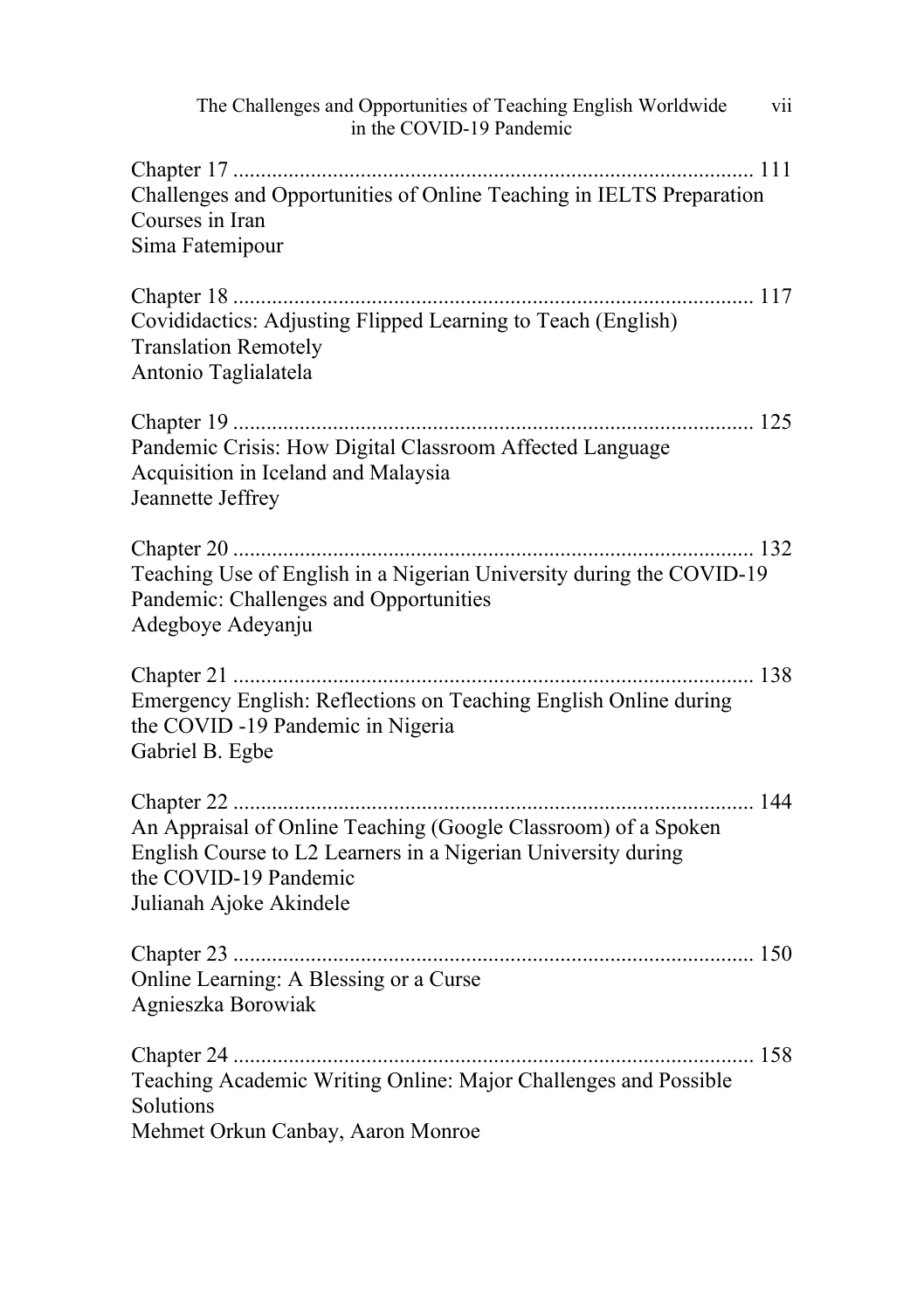| Testing Times during Teaching Online<br>Justin Kernot                                                                                                              |
|--------------------------------------------------------------------------------------------------------------------------------------------------------------------|
| As One Door Closes Another One Opens: Augmenting Teacher-Student<br>Interaction in a Linguistic University<br>Svetlana Yu. Pavlina                                 |
| "If You Don't Try, You Will Never Know": Personal Adaptations<br>in Teaching an EFL Pedagogy Course during the Pandemic<br>Thi Thuy Loan Nguyen                    |
| Loss of Spatial Interaction in Virtual Environments and the Improvement<br>of Cognition: Online Literature Classroom through Adobe Connect<br>Mustafa Zeki Çıraklı |
| The Shift to Online Instruction at a Turkish University during<br>the COVID-19 Pandemic<br>Ali Şükrü Özbay                                                         |
| The Pandemic Made Us Reconsider Our Teaching Contexts and Styles<br>Sedat Akayoğlu                                                                                 |
| Being a Curriculum Development Unit Member during the COVID-19<br>Pandemic<br>Seda Altıner                                                                         |
| EFL Motivation at the Time of the Pandemic: Challenges at a Swiss<br>Language School<br>Virag Csillagh                                                             |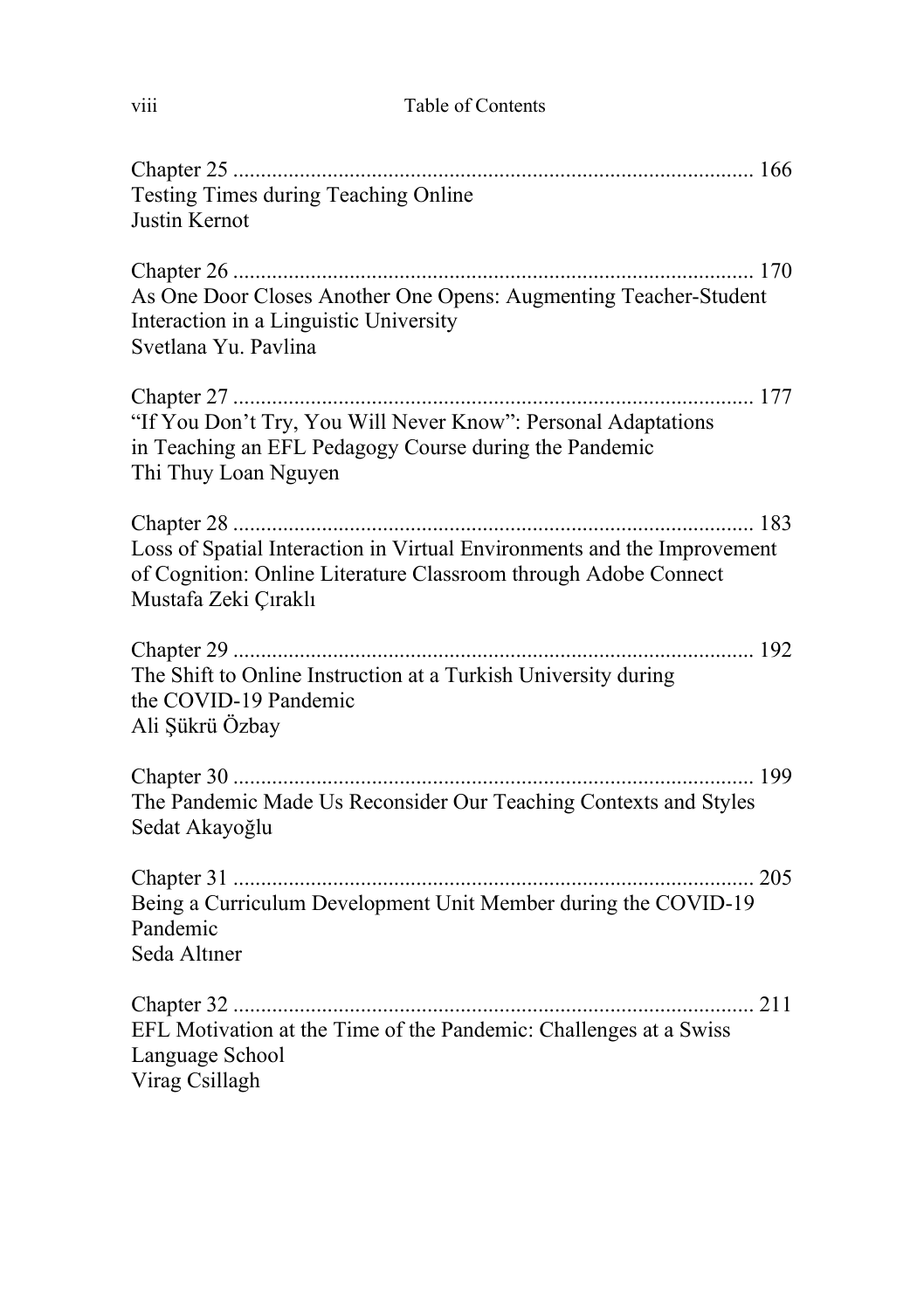| The Challenges and Opportunities of Teaching English Worldwide<br>in the COVID-19 Pandemic | ix  |
|--------------------------------------------------------------------------------------------|-----|
| Tackle Students' Negative Feelings: An Application of Positive Education                   |     |
| in an Online Driver Blended Classroom<br>Van Thi Kieu Le, Linh Le Nhat Pham                |     |
| Ferit Kılıçkaya, Joanna Kic-Drgas, Rachel Nahlen                                           | 225 |
|                                                                                            |     |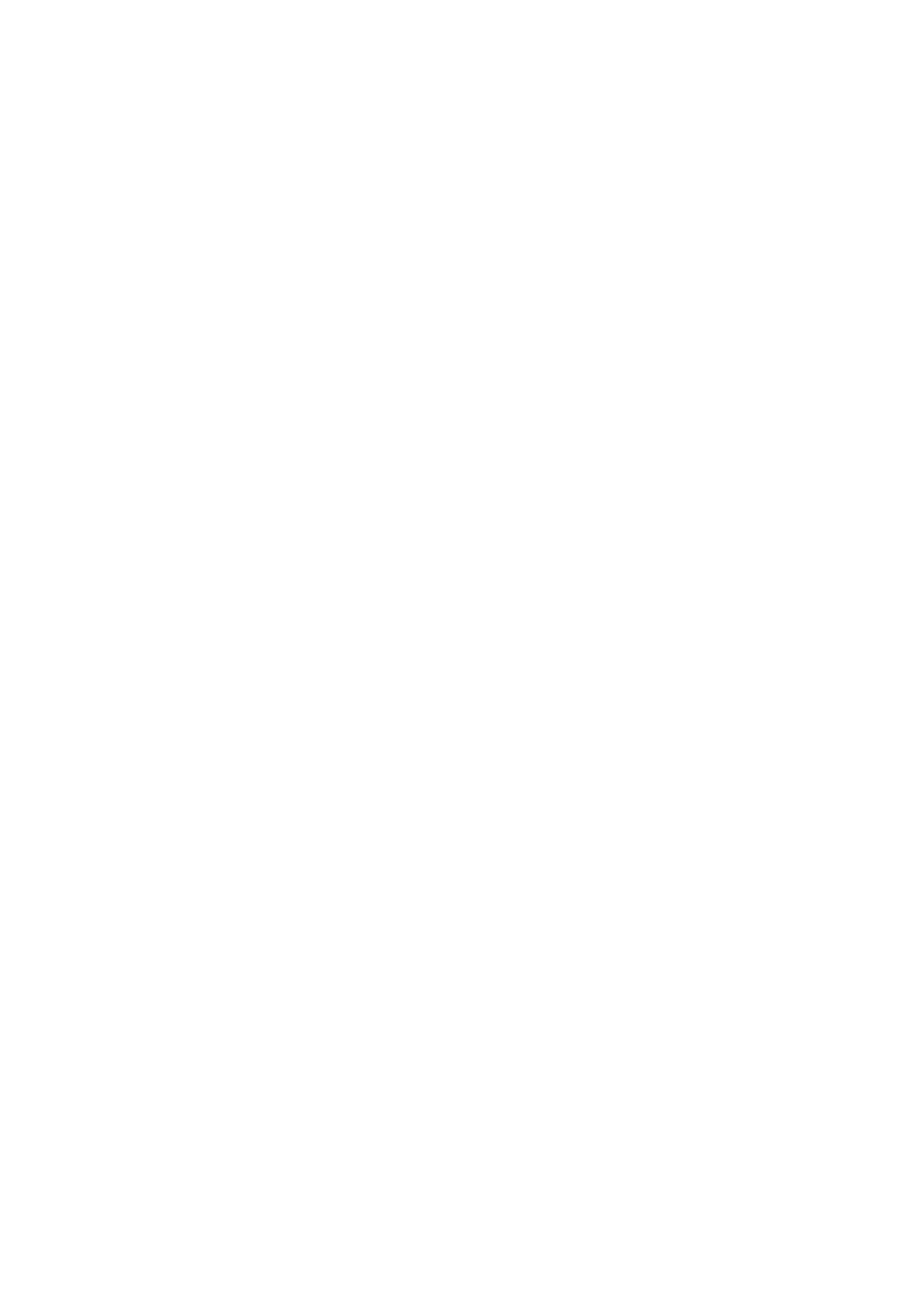### **INTRODUCTION**

## FERIT KILIÇKAYA, JOANNA KIC-DRGAS, RACHEL NAHLEN

The unexpected pandemic outbreak has changed the previously established traditional shape of education and shaken up stable patterns of learning and teaching. According to the latest data from the World Bank, since the start of the coronavirus pandemic, more than 180 countries have decided to close schools and switch to remote or hybrid learning. This has resulted in more than 1.6 billion children having to manage their school responsibilities independently at home in front of computer screens or tablets if they have access to them at all<sup>1</sup>.

The following situation has not only changed the accessibility of learning by introducing distance learning solutions but has also affected the teacher-student relationship. The main challenges were connected with the shift to digital technologies and an overwhelming feeling of isolation.

Pupils struggle with a lack of motivation to learn, low productivity, the problem of skipping classes, or huge backlogs of work (Allo, 2020; Coman et al., 2020). For the vast majority of teachers, remote education is a great challenge, forcing them to deal with a variety of problems daily: from technological limitations, through communication problems within the school, between parents and school, or between parents and pupils, to psychological problems (Howard et al., 2021).

Very little research has been devoted to exploring teachers' readiness to shift their teaching from face-to-face to fully online in response to the Covid-19 pandemic (Howard et al., 2021). The main observations were the following: the short timeframe for the transition to online teaching and learning resulted in limited time for teachers to properly prepare for this

<sup>1</sup> https://www.weforum.org/agenda/2020/04/coronavirus-education-globalcovid19-online-digital-learning/, 12.09.2021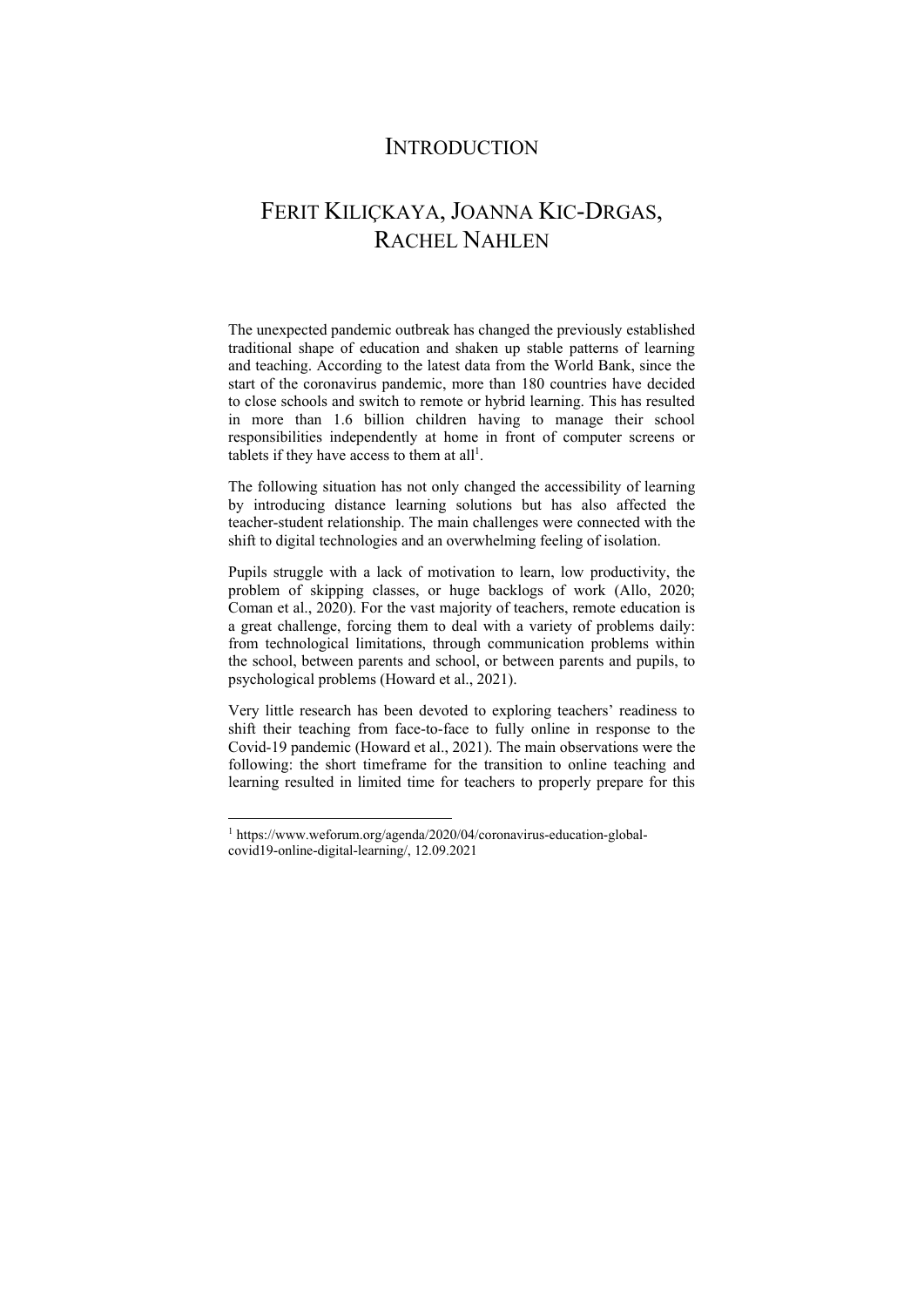#### 2 Introduction

shift. Therefore, their institutions had an important responsibility to provide support and common guidelines regarding the institution's expectations for online learning and teaching, to compensate for differences in individual teachers' levels of readiness.

In the context of education, the pandemic has also brought to the fore remarkable differences between students in a better financial situation and those who could not afford computer equipment or the Internet. Many pupils simply could not attend classes for this reason. Teachers also struggled with the lack of equipment, as they were left in many situations without institutional support.

The need to get out of the school routine to look at the way they conduct their lessons from a new perspective was essential for many teachers. In a remote education environment, the traditional "delivery method", namely walking up to the blackboard and working with a textbook, no longer works. Instead, it was necessary to look for methods that would better activate students to work on their own.

Nevertheless, pandemic-driven changes also entailed "opportunities to reshape education, teacher education, and educational institutions' (Flores, 2020). Instructors, teachers, educators needed to adjust to remote teaching within a very short time. Although Wheeler (2001) predicted that elearning will be the biggest benefit for education, for many teachers it involved enormous stress and isolation when having to independently manage unknown digital tools. However, at the same time, it accelerated the digitalization of the teaching setting, which was the aim of many educational institutions (U.S. Department of Education, 2017). An additional argument highlighting the significance of a current transformation is a shortage of teacher workforce, which has become even more serious after many teachers decided to retire early due to the pandemic threat (Randstad, 2020).

The following collection of narratives attempts to describe selected aspects of the new educational context related to the outbreak of the COVID-19 pandemic. This context is in constant transformation, which makes any attempt to describe it all the more difficult. The transformations that have taken place in distance learning over the past year alone will leave their mark, especially on student-teacher relationships and approaches to teaching.

This book has been developed in response to the need to share experiences between teachers living in different countries and therefore working in different educational contexts. It contains 33 narratives written in English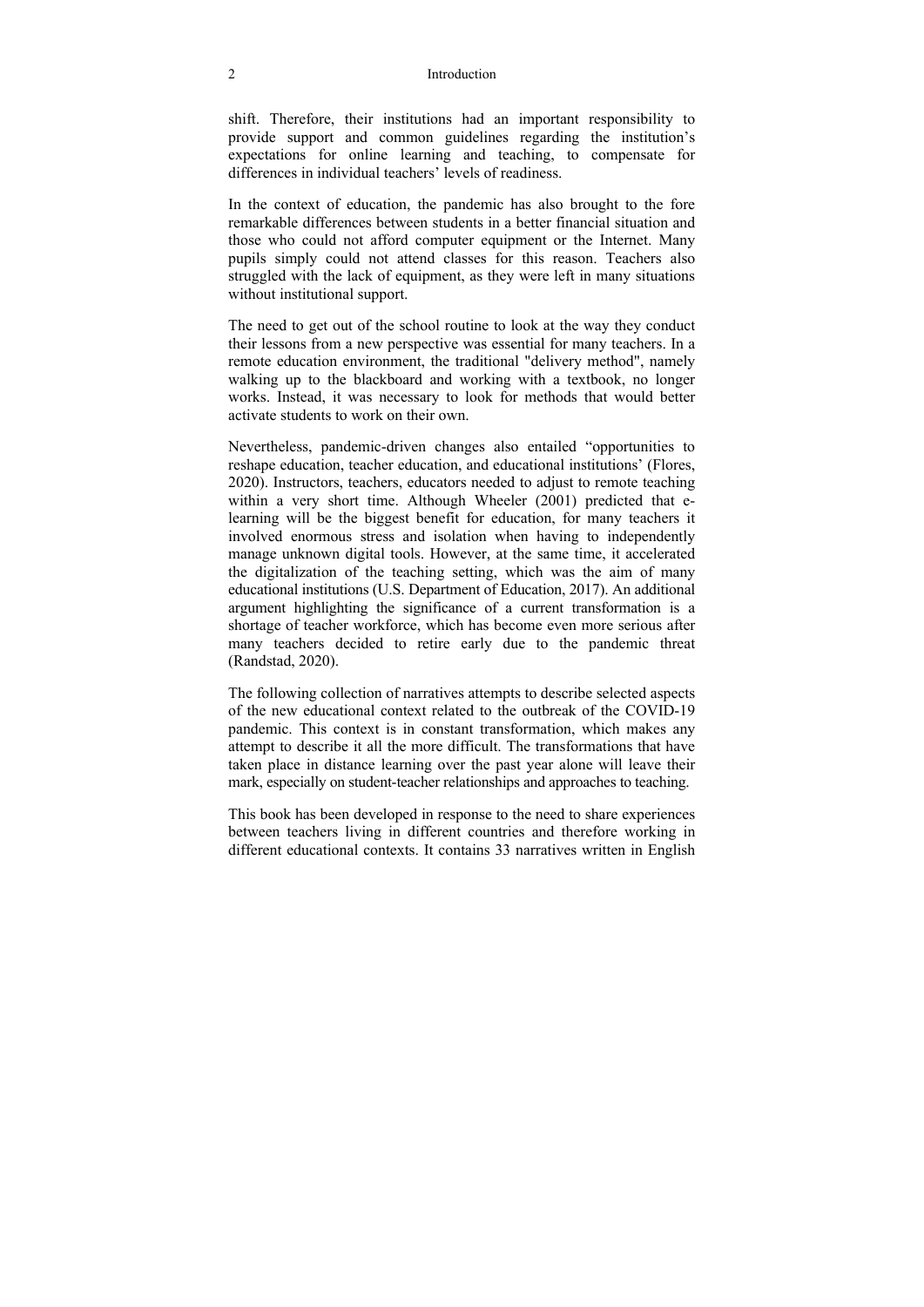#### The Challenges and Opportunities of Teaching English Worldwide in the COVID-19 Pandemic

by teachers coming from 17 countries (Algeria, Brazil, China, England, France, Hungary, Iran, Italy, Malaysia, Nigeria, Poland, Qatar, Russia, Thailand, Turkey, Vietnam, Switzerland). This multicultural context offers a deeper insight into the challenges and opportunities teachers worldwide faced in confrontation with the pandemic.

All narratives have been written based on teachers' own experiences teaching at different stages of education (primary school, high school, university). Their uniqueness lies in the fact that they include descriptions of their own, often very creative solutions to problems related to remote learning, as well as drawing attention to the opportunities that have opened up in teaching thanks to the intensive digitalisation of methods and tools.

All chapters included in this collection are arranged alphabetically according to the country of the authors. All narratives also follow the same structure: a brief description of the context, resources available, challenges, issues faced while teaching English online, teachers' own solutions to these issues, and opportunities and benefits of teaching online.

The editors and the authors hope that the material collected in this book will not only be an interesting record of the experiences and reflections of teachers from all over the world, but also a source of inspiration for many others confronted with similar problems during a pandemic.

> Poznań and California, 2021 **Editors**

### **References**

- Allo, M. D. G. (2020). Is the online learning good in the midst of Covid-19 Pandemic? The case of EFL learners. *Sinestesia, 10*(1), 1–10. https://doi.org/10.33394/jo-elt.v8i1.3783
- Coman, C., Laurentiu G., Meseșan-Schmitz, L. Stanciu, C., & Buluraca, M. C. (2020). Online teaching and learning in higher education during the Coronavirus pandemic: Students' perspective. *Sustainability, 12*(24), 10367. https://doi.org/10.3390/su122410367
- Flores, M. A. 2020. Preparing teachers to teach in complex settings: Opportunities for professional learning and development. *European Journal of Teacher Education, 43*(3), 297–300. https://doi.org/10.1080/02619768.2020.1771895

Randstad. (2020). Teacher shortages grow worldwide. https://www.randstad.com/workforce-insights/future-work/teachershortages-grow-worldwide/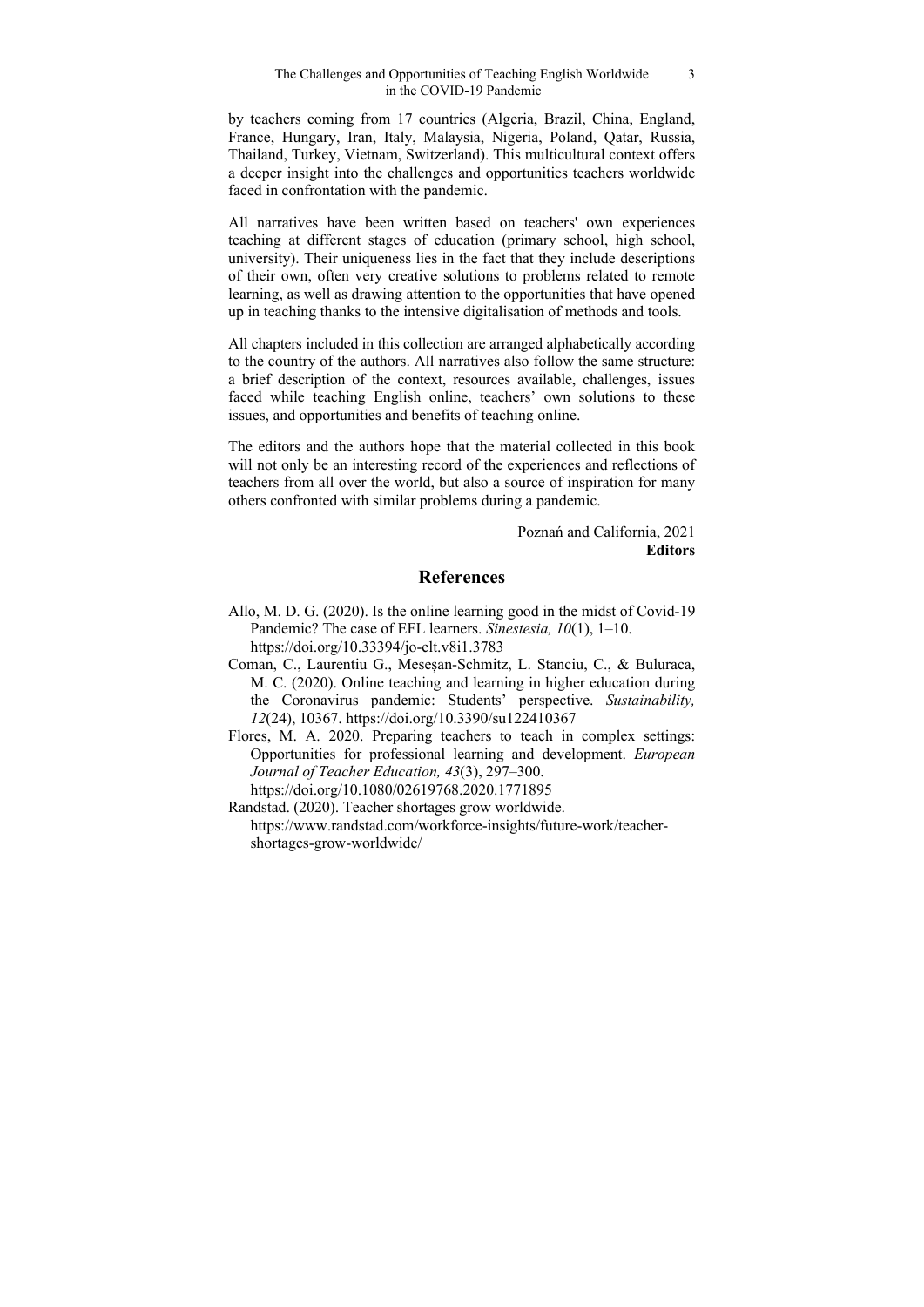#### 4 Introduction

- U.S. Department of Education, Office of Educational Technology. 2017. Reimagining the role of technology in education: 2017 National education technology plan update. *U.S. Department of Education*, May 8. https://tech.ed.gov/files/2017/01/NETP17.pdf
- Wheeler, S. (2001). Information and communication Technologies and the changing role of the teacher, *Journal of Educational Media, 26*(1), 7– 17. https://doi.org/10.1080/1358165010260102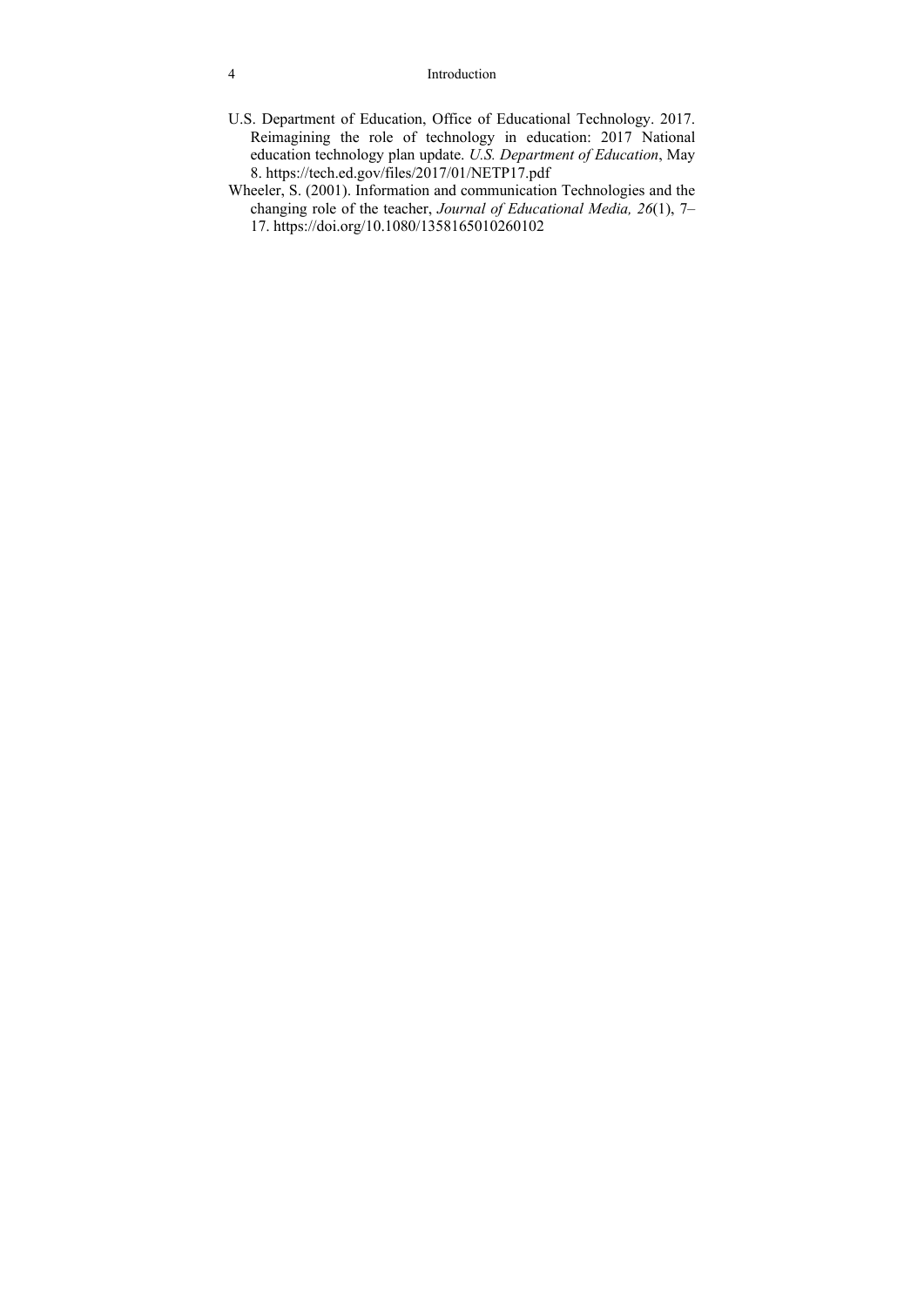## CHAPTER 1

## ENHANCING THE QUALITY OF TEACHING AND ASSESSMENT: TEACHING ENGLISH IN ALGERIA

### ABDERRAHIM BOUDERBANE

### **Description of the context**

The teaching of English as a foreign language in Algeria was based primarily on the grammar-translation method and audio-lingual method. Algeria is a French-colonized country and French was set by language planners as a second language, and it dominates all types of administrative, commercial, and political domains. However, in the first decade of the 21st century, the Algerian government realized the importance of English at the international level, especially in the context of globalization and openness to foreign trade and investment. Therefore, the Ministry of Higher Education assigned compulsory English courses to students at the Bachelor, Master, and even Doctorate level. Meanwhile, the syllabus of English major students has been changed with the adoption of the new educational system in higher education, called LMD (Bachelor, Master, and Doctorate).

Like any other university in Algeria, some subjects were added for bachelor degree students at Abdelhafid Boussouf University Centre to teach English as an international language and increase knowledge of English for Academic Purposes (ESP). For first-and second-year students, subjects vary from Oral Expression, Written Expression, Grammar, Linguistics to Phonetics. These subjects are all about language knowledge. There are two more subjects which are Human and Social Sciences and Learning Methods. The former (known as SHS) provides students with minimum knowledge in academic English in the field of sociology,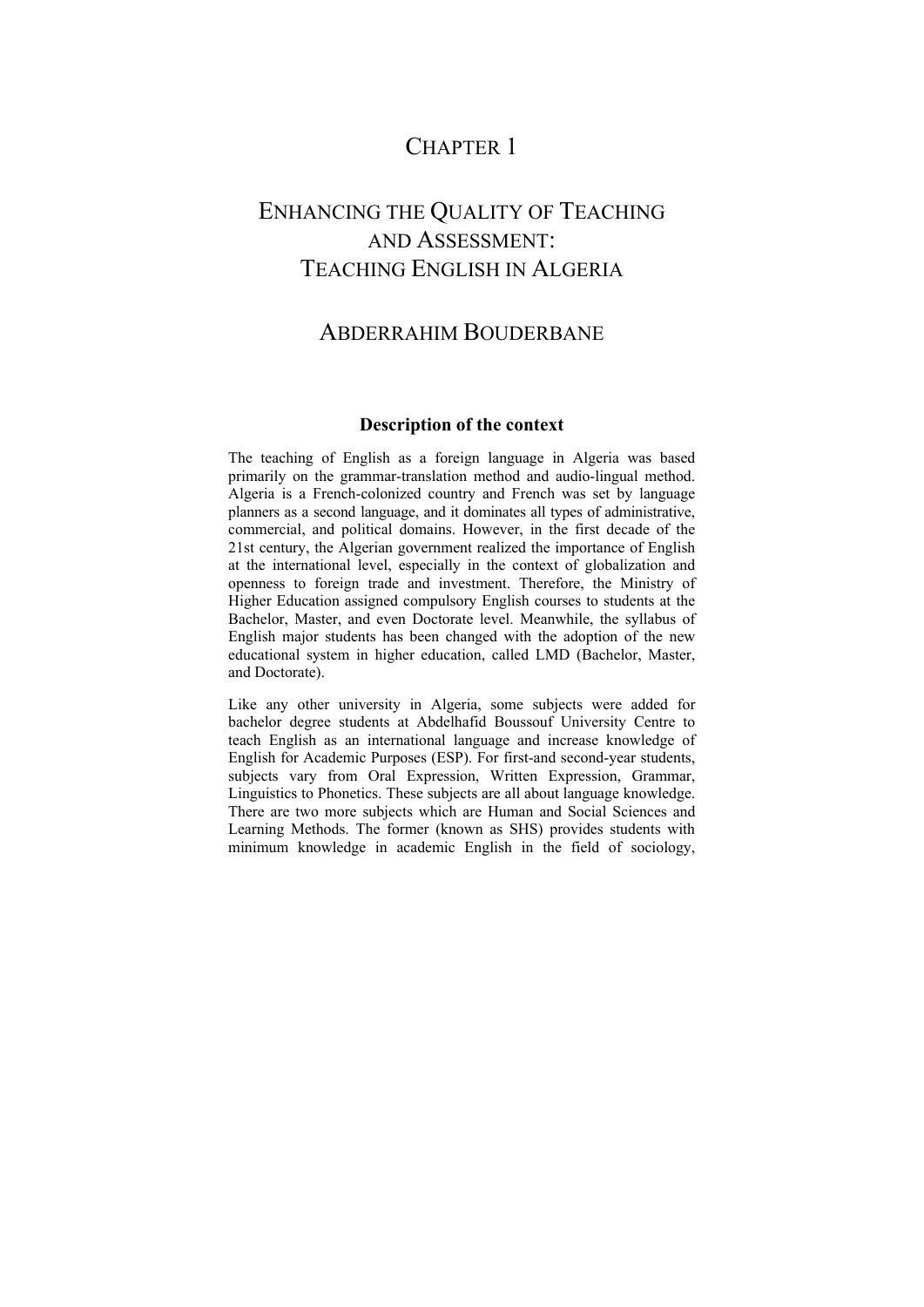#### 6 Chapter 1

history, anthropology, and ethnography. The latter is a study-skills subject since it was added only to help students study other subjects using their own learning styles and different learning techniques. Third-year students study ESP (English for Specific Purposes), which offers bachelor degree students minimum knowledge of varieties of English in different domains. The fact is that this subject prepares students to cope with English outside academic contexts because they are expected to start working in different fields, and hence they need a more specific lexicon in scientific, economic, commercial, and business domains. The subjects SHS and ESP are taught according to genre-specific approaches, which means teaching based on introducing different text typologies in terms of words as expressed in scientific notions, rhetorical functions, cohesive devices, and text structures.

### **Available resources**

After an unexpected outbreak of the coronavirus pandemic, most teachers at the university centre of Mila owned limited resources to start distance learning. Teachers used two types of online platforms provided by the university, which are Moodle and Google Meet. Moodle was introduced four years ago, and most teachers are familiar with it. However, before the pandemic students did not engage in any activities on Moodle except when downloading courses, and handouts from teachers.

At first, the main aim of Moodle was to upload lessons in the form of PDF and DOC files for students in all subjects. Meanwhile, during the coronavirus pandemic, the Department of English at Mila University Centre created accounts for all students automatically, where students can log on using their ID card numbers and family names. This time students needed to accomplish a number of other tasks on Moodle, such as uploading online assignments, answering online questions, evaluating sources, and even taking online tests and exams. It was a completely new experience for students. In addition, online teaching took place on Google Meet. The department scheduled lessons of difficult subjects only to summarize the content in classes lasting about an hour. Most were scheduled in the morning twice a week for each subject. Teachers in the department opened a Facebook group and invited their students to join. This group allowed students to stay up to date when schedules were adjusted and kept students informed about new lectures, home assignments, as well as dates and timing of tests and exams. In this group, students can contact their teachers directly, discuss problems and even suggest timing for classes. Students also discuss difficulties of online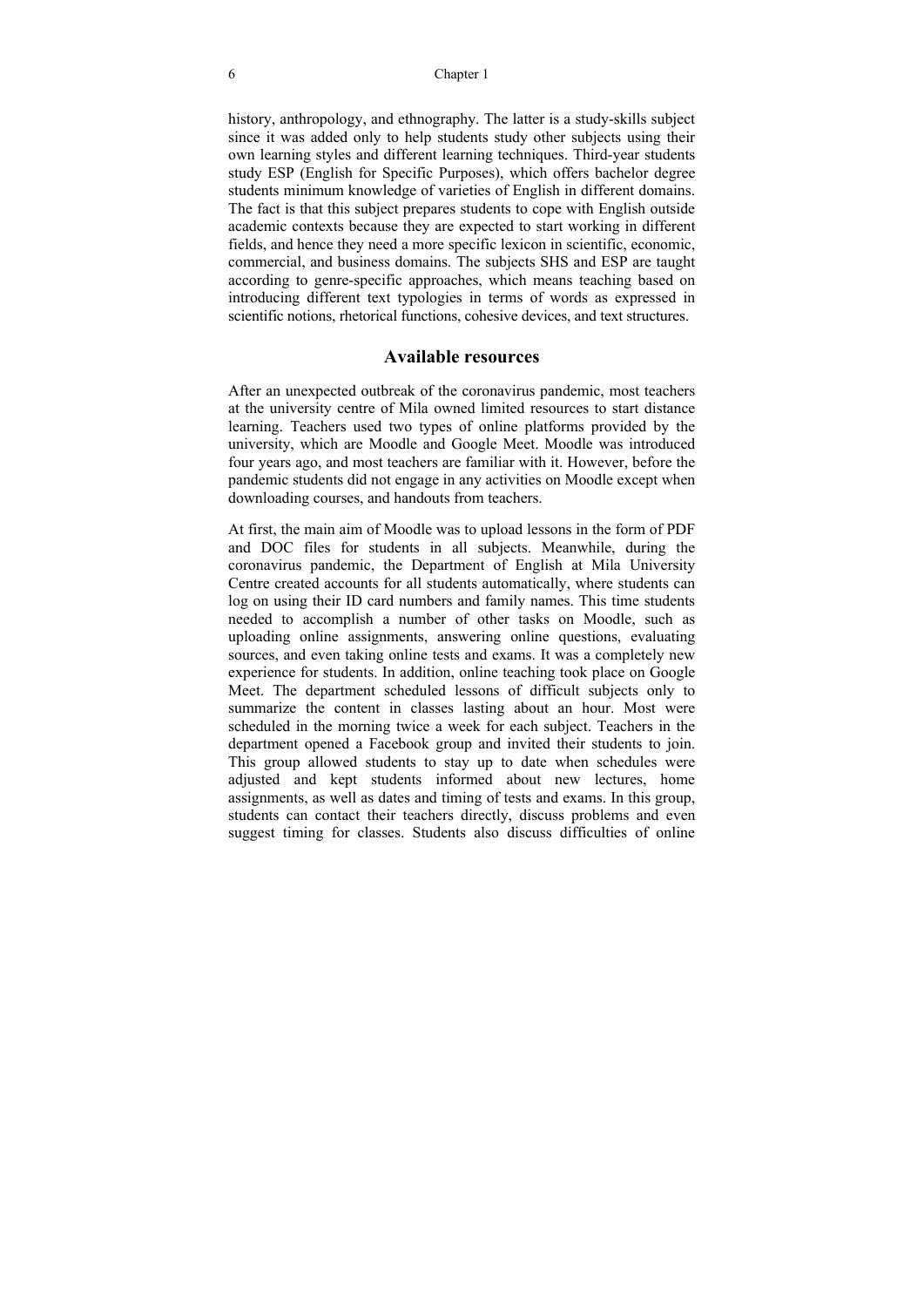teaching and learning and complain about internet connection disruption during online tests and exams. The Facebook group is seen as pedagogical support for students in online teaching.

### **Typical lesson**

Most classes taken online for Bachelor students were scheduled in the morning for about an hour per class. The classes were all lectures in different subjects including linguistics, phonetics, civilization, ESP, literature, social sciences, and psychology. However, some subjects were ignored since before the pandemic they were taken as tutorials, and therefore, the department asked teachers to provide students with readymade handouts on the Moodle platform. Teachers consolidated the tutorial through tasks provided after each lecture and some of the tasks were marked as parts of continuous assessment. The teacher presented ESP lectures using a traditional method by dividing the lecture into two phases. The lecture started with a warm-up to prepare students psychologically for taking in knowledge. For that purpose, the teacher started lessons with questions about previous lectures and general questions. This phase aimed to refresh students' memories and synthesize information in the form of top-down processes in an attempt to build up new knowledge. In the presentation phase, the teacher summarized the main points and devoted about ten to fifteen minutes to discussions, comments, or any other additional information. Generally speaking, the teacher presented the main points on Moodle and asked the students to prepare them before the lecture.

It is a good way to motivate students to attend lectures, raise their awareness of preparation, participation, and a serious approach. Importantly, these aspects of classroom interaction (preparation, participation, and seriousness) are the basic elements of face-to-face teaching. After preparation and presentation, the teacher consolidated the material for students with different tasks to be done after the lecture. Therefore, most of the classroom interaction took place on Moodle through lecture preparation and tasks. If students did not understand something in the lecture, or if they needed more instructions about the tasks, they could leave questions for the teacher in the chat option on Moodle or the Facebook page, and the teacher could respond to it anytime.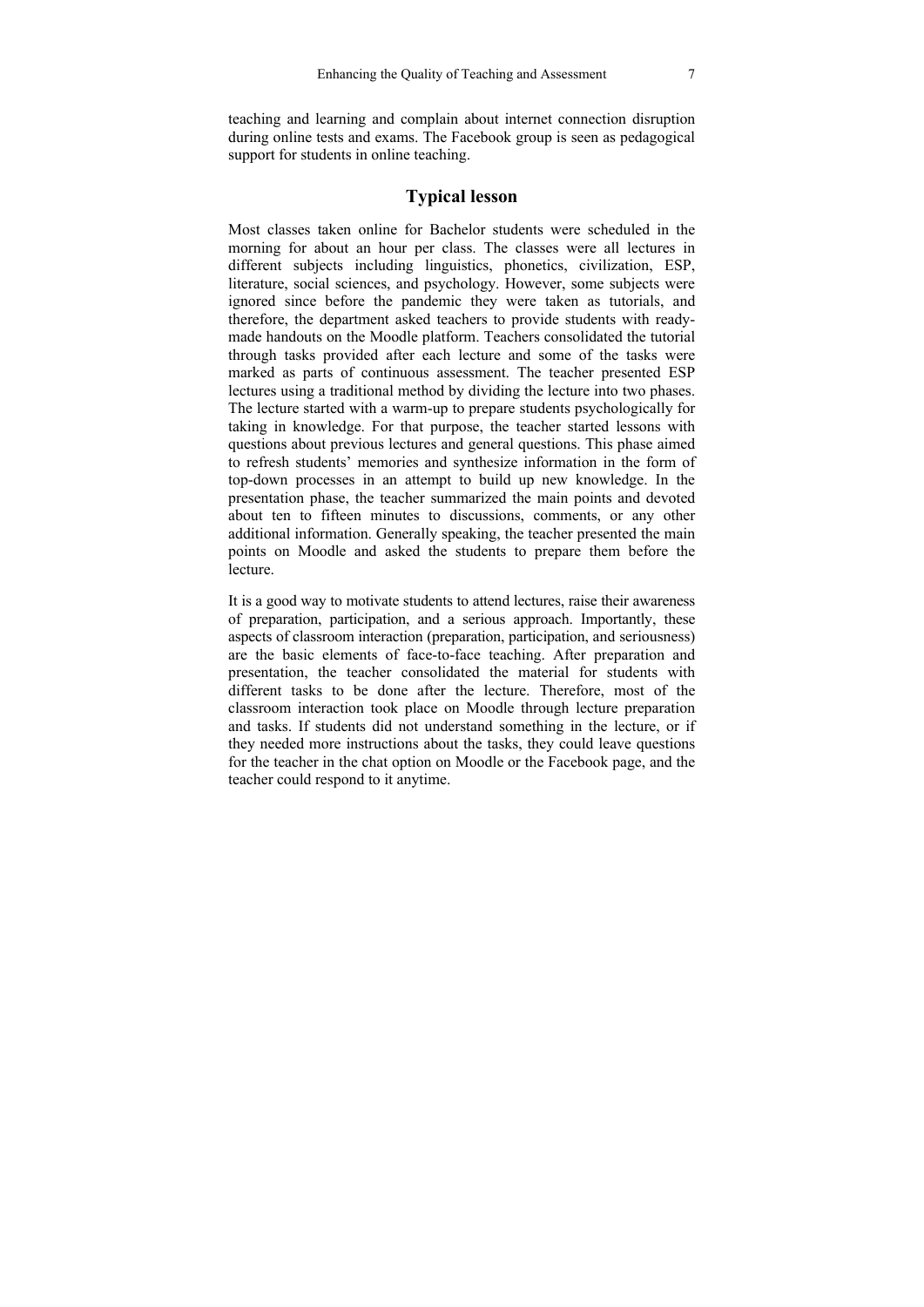### **Challenges/issues faced while teaching online**

Despite having many technical problems, such as internet disruptions, lack of resources, and the unpreparedness of the University for this wholly new situation, teachers considered pedagogical issues as more challenging because they created problems for both teachers and students at all levels. The time constraint on lectures imposed by the Department of Foreign Languages was a real challenge for both teachers and students. Introducing lectures lasting one hour, or even one hour and a half on online platforms was challenging because logging on and waiting for students took time. Unlike in face-to-face teaching, the teacher wasted a lot of time waiting for students to log on and connect to Google Meet. Therefore, the teacher had to remove some important points from the lecture, and sometimes omitted the warm-up and moved directly to the presentation phase. Meanwhile, students also complained about time for both lectures and classroom interaction when the teacher skipped opening up the lines of communication with them, as they liked being active learners and they called for more interaction time rather than being passive learners in one-way lectures. In addition, the nature of online lectures as it is assimilated to face-to-face teaching made online teaching difficult.

Despite having a lot of options, teachers were not trained enough to present lessons using a variety of multimedia techniques. As it is integral to the teaching of ESP, text analysis (in terms of rhetorical functions, notions, and cohesive devices) is a compulsory course to show students different varieties of texts; however, the use of different multimedia techniques, such as data presentations, videos, and sounds is important too. The teacher and students expected online teaching to be different in terms of teaching materials, teaching techniques, and even learning strategies. However, teachers do not have the necessary knowledge and skills to prepare and deliver lessons online, especially with sound effects, video projecting, and subtitling. Most teachers at the Department of English considered preparing lectures online with high tech options as timeconsuming and advanced proficiency computer skills were highly required here to help properly accomplish the task. Therefore, the lack of training and unpreparedness negatively affected the presentation of online lessons.

### **Solutions**

As it has been mentioned before, since time was a constraint, the teacher omitted some phases in lectures and presented them centrally. However,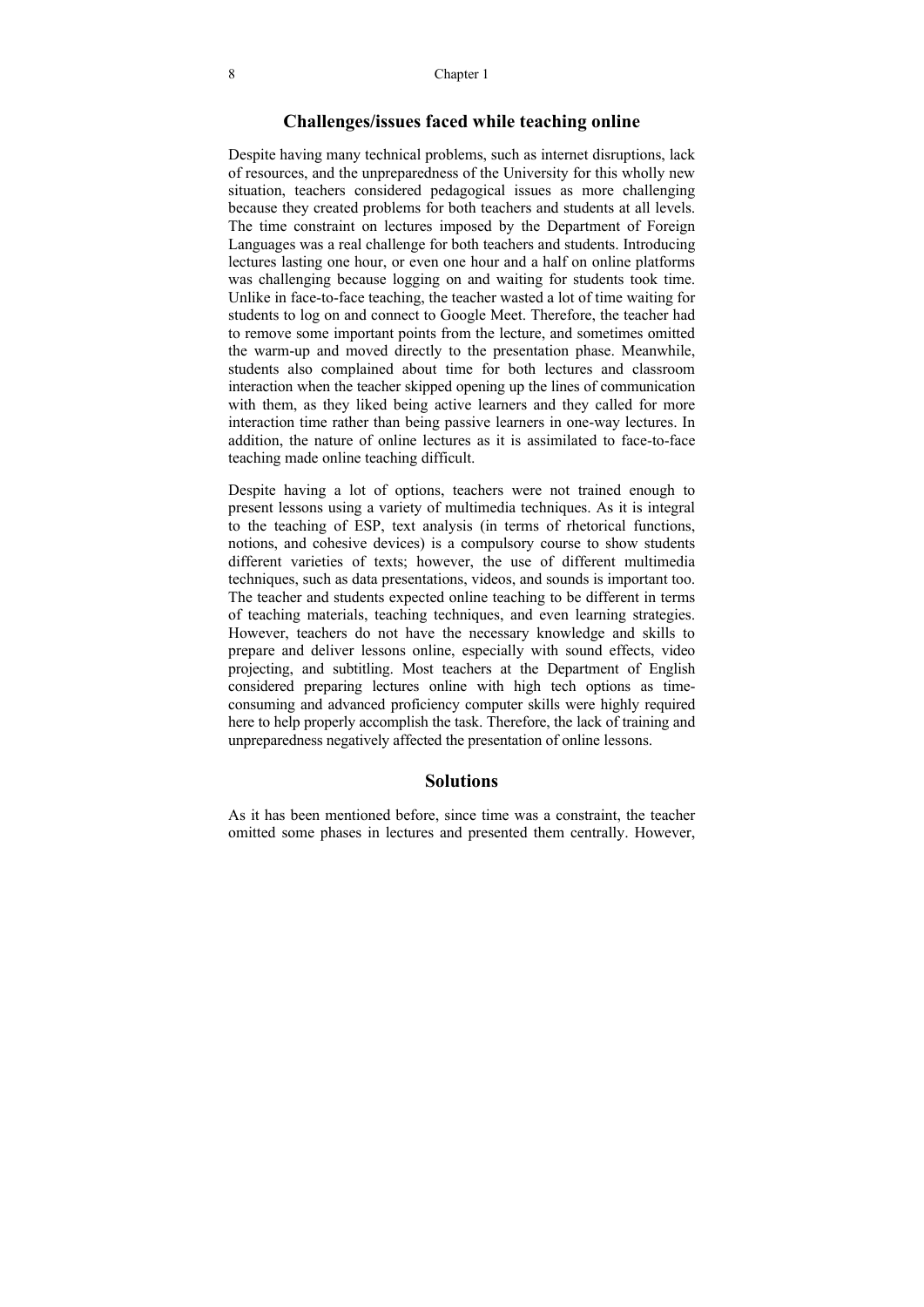the teacher added another lecture at the end of each unit to wrap up the whole unit and open up the lines of classroom interaction between students and the teacher. In this additional lecture, students could refer back to all previous lectures with questions and gain additional information.

They could also discuss assessment procedures for both continuous assessment and final examination. In addition, to solve the timing problem the teacher announced an earlier timing for the lecture on the Facebook page, that is he announced the timing of a lecture which was half an hour or twenty minutes before the actual start of the lecture. The aim was to give students more time to log on and save time for the actual lecture. The Moodle platform contains a lot of options, such as adding links to websites, joining different files, and sending or receiving messages. Hence, the teacher improvised using the options of Google Meet and Moodle to create integration between teaching and assessment. The teacher prepared and adopted data presentations of some difficult research aspects and phenomena taken from texts with simplified English words. The teacher also sent links on the Moodle platform to YouTube videos and websites, which were teaching materials related directly to lectures. Accordingly, Google Meet was used mainly for the presentation of lectures using data presentations and video interaction. The variety of options on Moodle helped to achieve the consolidation phase of teaching through tasks and assessment. The teacher relied on task design and task implementation options to send tasks after each lecture, chat with students about the task, give instructions, and upload handouts. Students were evaluated weekly as distance learning involved ongoing monitoring, consolidation, and evaluation. Lack of classroom interaction during lectures is compensated by continuous assignment and assessment of tasks. Meanwhile, links to videos and other teaching materials were sent to help students understand difficult notions and operations in scientific texts.

### **Opportunities/benefits of online teaching**

Online teaching takes time and requires a lot of practice. Thanks to online teaching, both synchronous and asynchronous learning is activated. Students are kept busy sometimes waiting for the timing of lectures to be announced, and other times for lectures and tasks to be uploaded on the platform. Online teaching has made students aware of self-monitoring and self-evaluation techniques to monitor the learning process throughout the whole semester.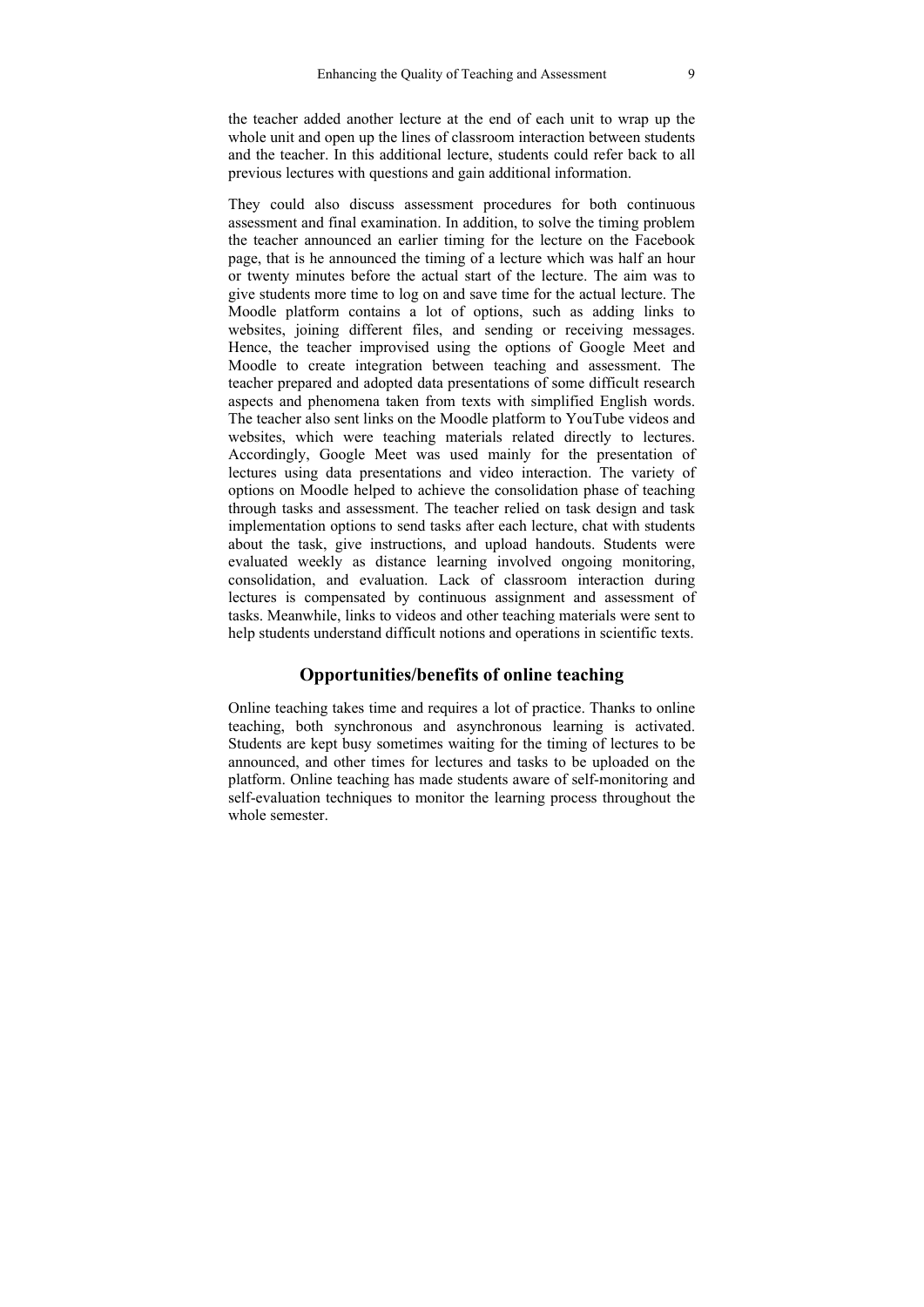Students learn to adapt to new learning situations, and in this way create new learning techniques and methods in this virtual learning environment. As regards the presentation of lectures, the teacher customizes lectures according to the needs of students. Since time is a constraint, teaching is flexible and phases can be removed, delayed, and postponed. In addition, the teacher can update information, adjust the content of lessons and programmes to meet the needs of students. The teacher explains only what is important in the lectures and skips unnecessary details and examples as they can be used as a consolidation and assessment.

The teacher's role changes in online teaching from a guide and controller to participant in lectures with students, to provider and even technical problem solver. The virtual classroom is an extraordinary learning environment. First, it is not costly because it does not require any fancy tables, chairs, classrooms, or boards. The main requirements of a virtual classroom are an internet connection and electronic devices (PC, laptop, and smart phones). Despite some disadvantages, online teaching is a blessing because there are so many options that teachers can utilize when they plan and present lectures. With just a simple operation, teachers can invite students to lectures, upload handouts, and evaluate them online. Teachers improvise in online teaching by sharing links and videos, recording lectures for absent students, creating a YouTube channel, and engaging in conversations with students within different kinds of social networking communities. Assessment is achieved daily and tasks are rather student-oriented to raise their awareness of self-evaluation and continuous assessment.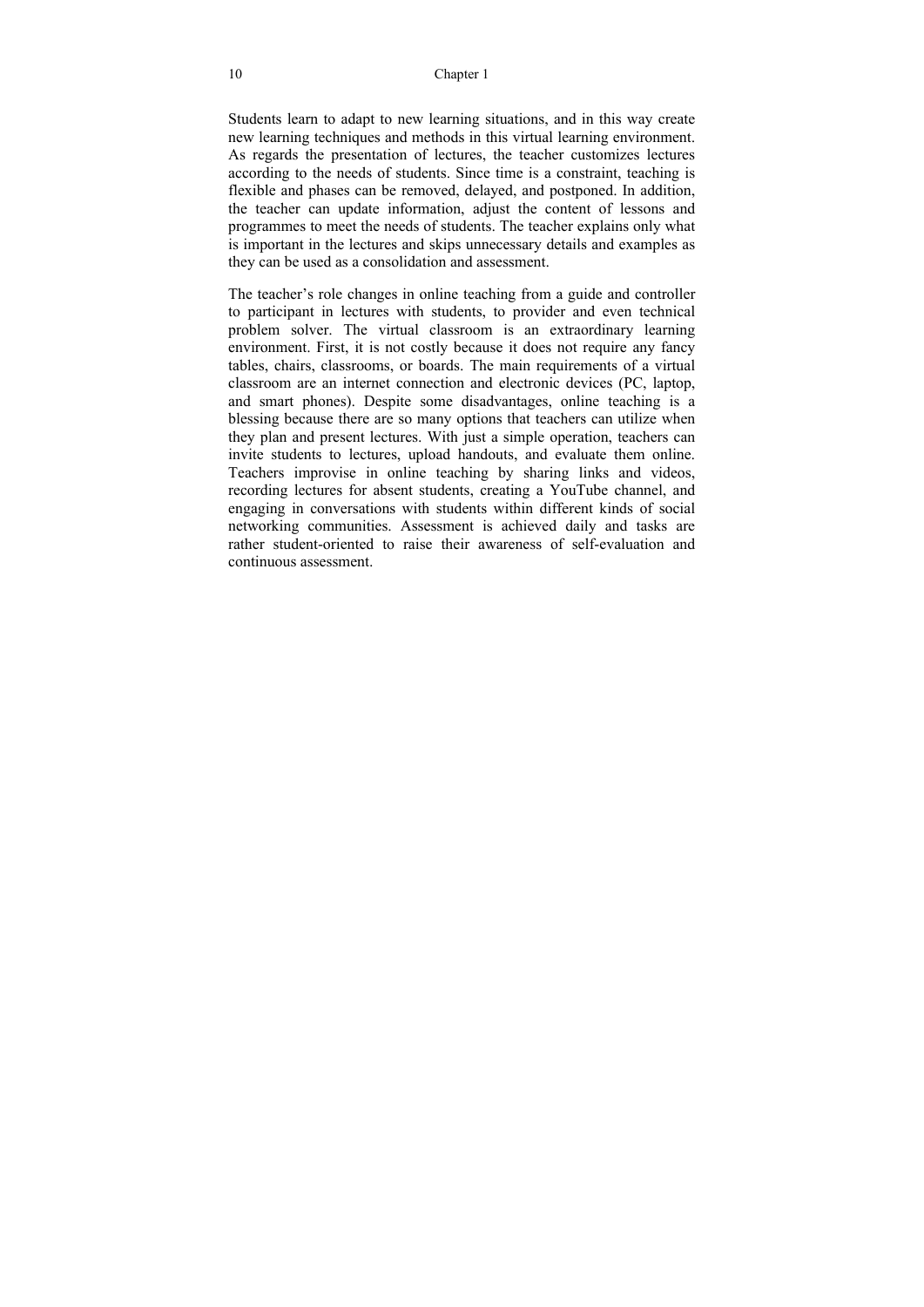### CHAPTER 2

## ONLINE TEACHING JOURNEY DURING THE COVID-19 PANDEMIC: ROLES AND RESPONSIBILITIES OF EFL TEACHERS

### ASMA RAHMANI

### **Description of the context**

In the Algerian educational context, the English language is introduced as a second foreign language. Usually, the primary contact with this language is scheduled for the first year in middle schools, and it lasts for seven successive years: 4 years in the middle schools followed by three years in the higher schools. The extent to which learners are exposed to the different English skills varies according to learners' specialties and streams. For instance, learners in the literature streams are more exposed to English than the scientific, technological, and sciences of economics streams. After succeeding in the final test known as the baccalaureate exam, learners select the fields they will pursue to study at the university. Algerian educational systems in general, including the higher education sector, necessitate no fees as the Algerian constitution laws guaranty free education for Algerians and even foreigners. It is worth mentioning that the Algerian higher educational institutions and universities depend on either the Arabic or French languages when delivering the different courses. Undoubtedly, exceptions are made in the foreign language department. The Algerian higher educational system has witnessed reforms since 2004. The new three-cycle higher education framework: License, Master, and Doctorate or the LMD system, also known as the BMD system: Bachelor, Master, and Doctorate replace the classical system of education. These reforms aim at relating the university with its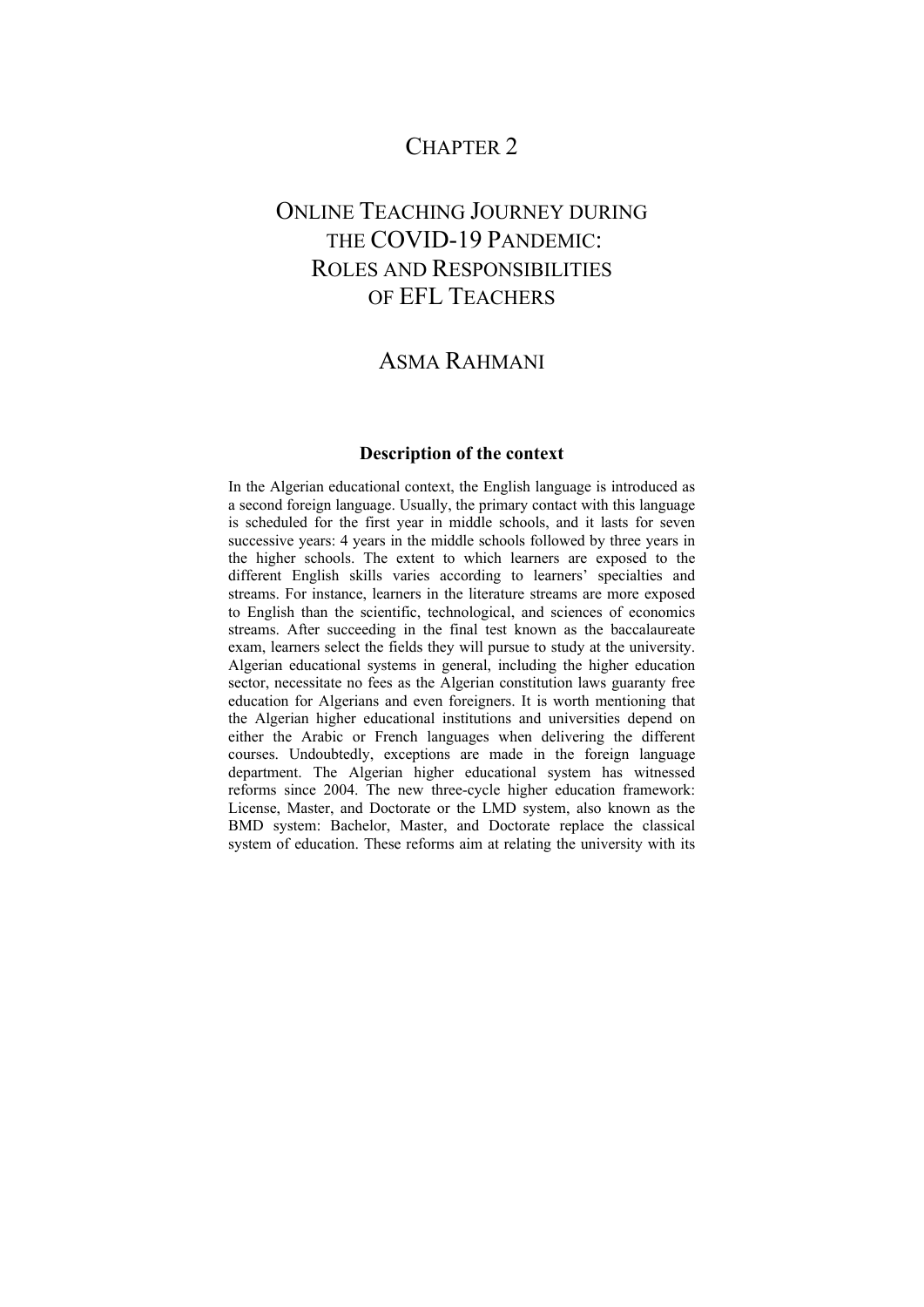social environment through the formation of future employers. Moreover, the basics of these reforms are to create a professional master's degree that could fulfil the markets' needs and fit the prerequisites of this globalized era. In this respect, constant calls to adopt English as the first foreign language to be taught at the different educational levels and even use it in administrative issues are gaining more support. Learning English in the departments of English, which usually belongs to the faculties of foreign languages, encompasses many subjects such as phonetics, linguistics, academic writings, English and American literature, English and American civilization, methodology of research, in addition to other subjects. The evaluation of each subject obeys specific patterns, but in general, each subject relies on both formal exams at the end of each semester and informal exams, i.e., quizzes plus grades on the presence and participation in the classroom. Even in other departments, where English is taught as ESP, subjects` evaluations fall in the same spectrum. Before the COVID-19 pandemic, all subjects were taught as face-to-face courses. After March 2020, the shift towards online learning was mandatory viewing the surrounding circumstances. This shift was unexpected and challenging, leaving many schools unprepared. Just like many other countries, Algeria is no exception. In the post-period of this pandemic, precisely in late August and early September 2020, the health authorities allowed partial face-to-face learning courses under a well-determined and restricted sanitary protocol. The Ministry of Higher Education permitted face-to-face courses in some subjects and eventually their assessment. On the other hand, some subjects and their assessment remained online. This indicates that the total online learning type was replaced by blended learning. The decision about the courses` learning and assessment type was based on the data and details provided in the canvas, i.e., the ministerial authorized framework of each educational cycle in any field.

### **The available resources**

In general, data shows that projectors are the primary technology afforded in the majority of English departments. In addition, teachers and many learners possess their personal computers or tablets. On the other hand, the Ministry of Higher Education offered a set of platforms that provide learners with many worldwide books, reviews, and academic journals in different languages. Access to these platforms is free for only teachers and learners integrating into one of the Algerian universities or institutions.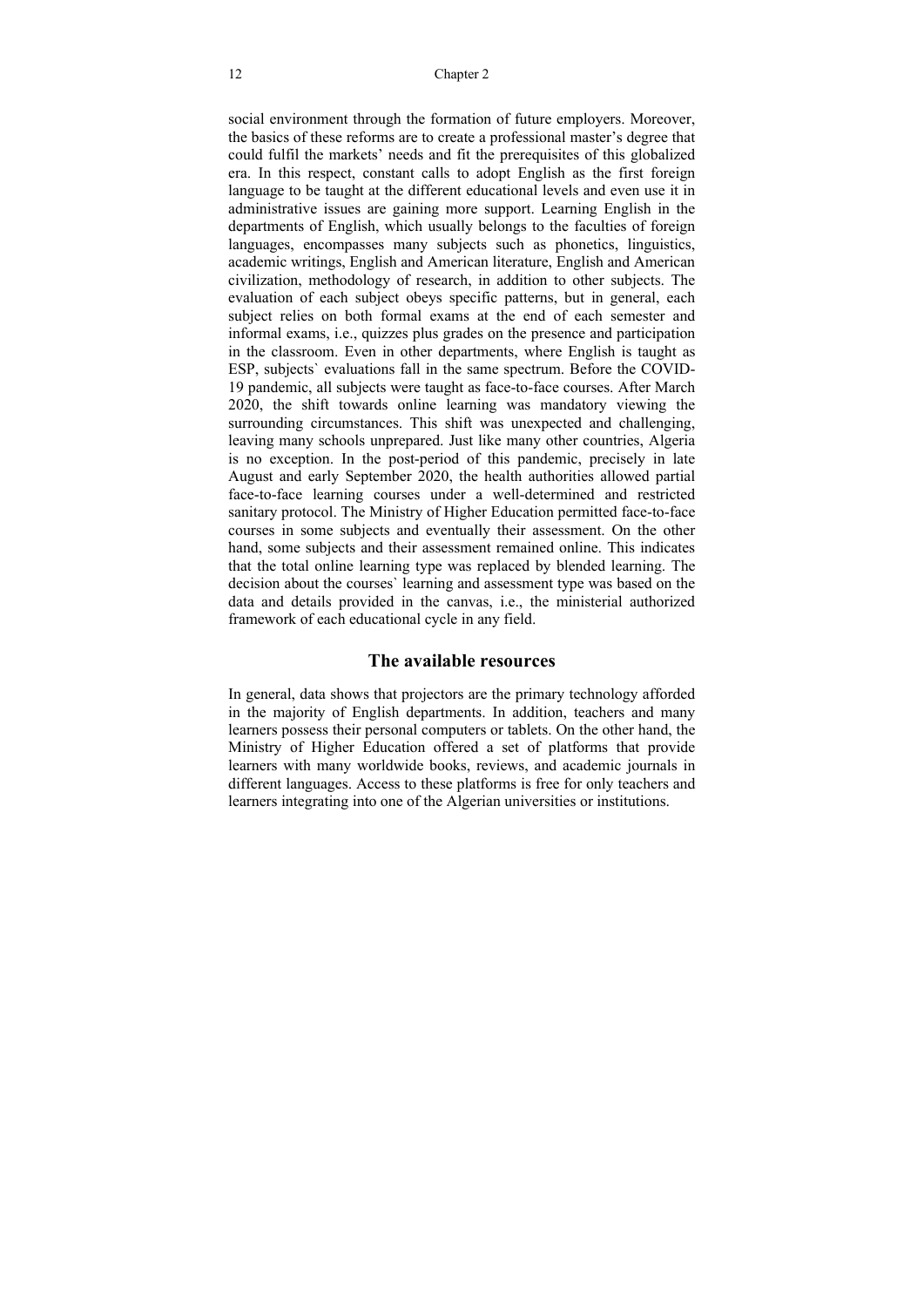For instance, System National de Documentation en Ligne SNDL is an Algerian platform that could be considered as a research gate towards various national and international academic documents in many fields such as the Humanities and social sciences, sciences, and techniques beside other sciences. Also, a Moodle educational platform for each Algerian university or higher institution was offered by the Ministry of Higher Education as an online educational context for Algerian teachers and learners. This platform was gaining more support among teachers and some learners as it assists them to have more academic interaction outside the formal learning schedules. Its use became compulsory after the COVID-19 pandemic. Moreover, Moodle was highly appraised by teachers as it represented a secure online environment to post and publish teaching materials as learners should be formally subscribed to fully consult courses, activities, and interact. However, during and after the postpandemic era, teachers, as well as learners, tend to use more technological devices to ensure the continuity of the learning process. This could not deny the fact that a considerable number of teachers and learners used some technologies or electronic tools before the COVID-19 pandemic to reinforce face-to-face learning, namely personal computers, smartphones, social network sites, and eventually some educational platforms. During the pandemic, I started to use some of the social networks that were well spread among the Algerian learners, such as Facebook. In this respect, I and many Algerian teachers started to create some educational pages or groups and use the Messenger application. Moreover, teachers and learners in Algeria embark on the adoption of the Google classrooms as many universities suggested the use of this application to ensure that the content of subjects is within the reach of learners regarding the preventive measures that they were obliged to respect. Both Google Meet and Zoom applications gained the support of learners and their teachers as they were more practical and easier to use. In September, various universities printed courses on CDs and offered them to the learners who suffered from some internet-related problems.

Being a teacher at Batna-1 University and during this recent pandemic, I relied first on courses posted on Facebook and then on the educational platform Moodle. In addition, I created educational virtual classes in the Google Classroom application. Furthermore, I periodically organized online meetings in both Google Meet and Zoom applications.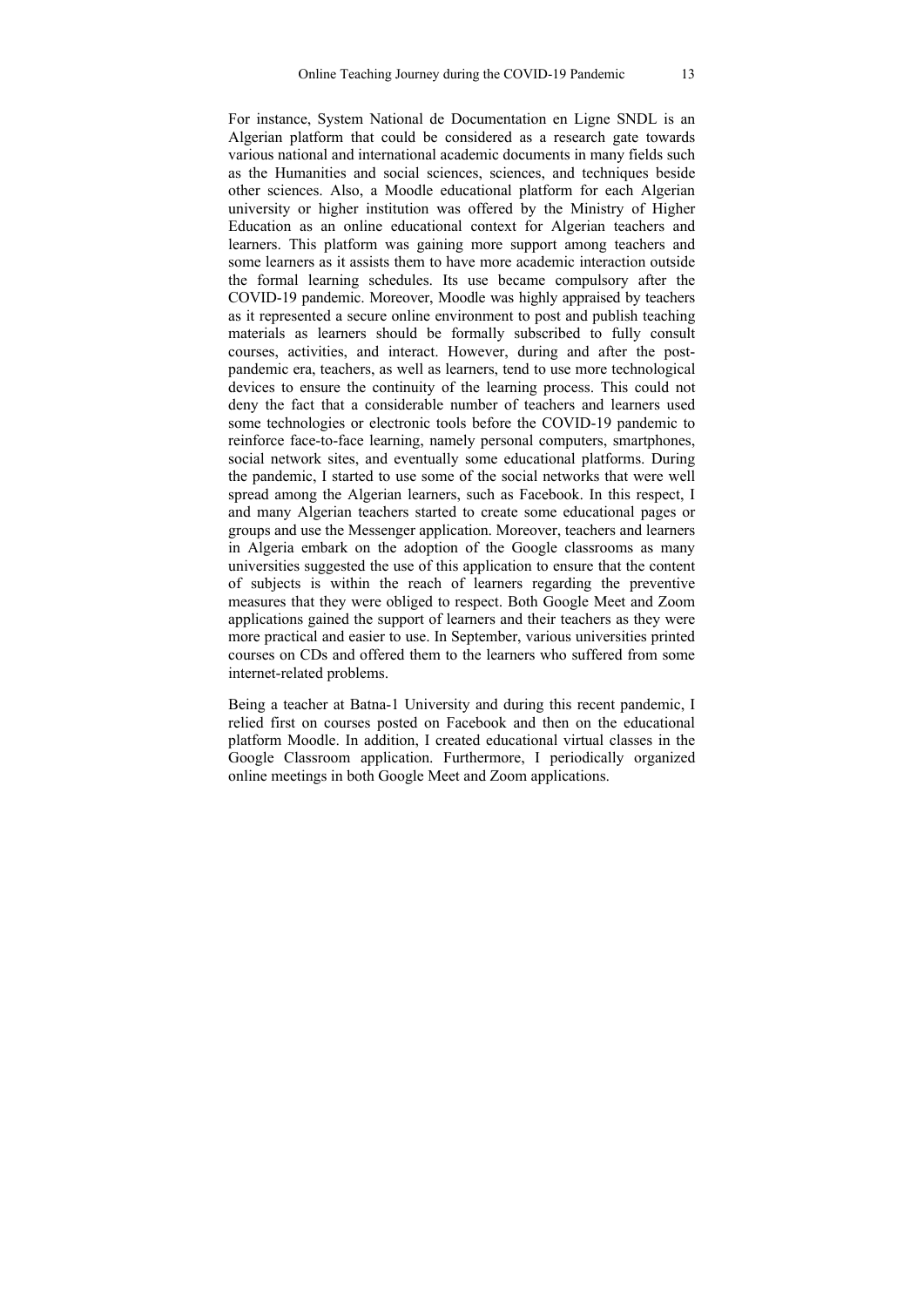### **Typical lesson**

During the early phases of the pandemic era, I taught ESP in the Department of Media and Communication. Publishing courses on Facebook and then on Moodle platform was the primary step that was done to ensure the continuity of learning. The courses were offered under PDF form, but so far, this was not sufficient. In this spectrum, I sought that the creation of virtual classes was a must, not only to assimilate the face-to-face learning but also it was an attempt to accompany learners and correctly introduce the notion of online learning with its main pillars. In this respect, the Google Classrooms were created for each group I taught. The content of these online classes varies to fulfil learners' educational needs, learning preferences, and expectations. Undoubtedly, the content of these classes highly emphasizes the major goal and objectives of this subject. For instance, recorded videos were posted in which I explained the courses orally and relied on the slides of PowerPoint presentations that I created for each lecture. Furthermore, a series of activities were provided to learners to practice. The constant feedback from me as a teacher and from learners and their peers was ensured through the discussions in both comments and videoconferencing, organized periodically for such purposes. Occasionally, we used both the Telegram and WhatsApp applications for groups. It is worthy to mention that after the unprepared shift towards the online teaching viewing the restrictions; I relied on Google classrooms rather than the Moodle platform as the interaction in the latter requires the identification of learners through the professional emails. This was not possible as a substantial proportion of them ignore the fact that they should obtain these emails from the university authorities and even ignore how to demand them online. Without learners' identifications, learners could access only courses' content as anonymous guests and were automatically deprived of the total interaction in this platform. They could access neither the activities nor the ability to comment or discuss. According to the nature of the subject i.e., ESP and following the ministry instructions, learners in this department were assessed online through emails and Google forms which were created for this educational purpose. Starting from December 2021, in addition to teaching ESP in the previously mentioned department, I will start teaching in the department of English at Batna-2 University, Algeria. During the academic year 2020-2021, I taught both Phonetics and Academic Writing. The Ministry of Higher Education suggested the adoption of blended learning to ensure the gradual reintegration to the formal educational circumstances before the COVID-19 pandemic. In this respect, and as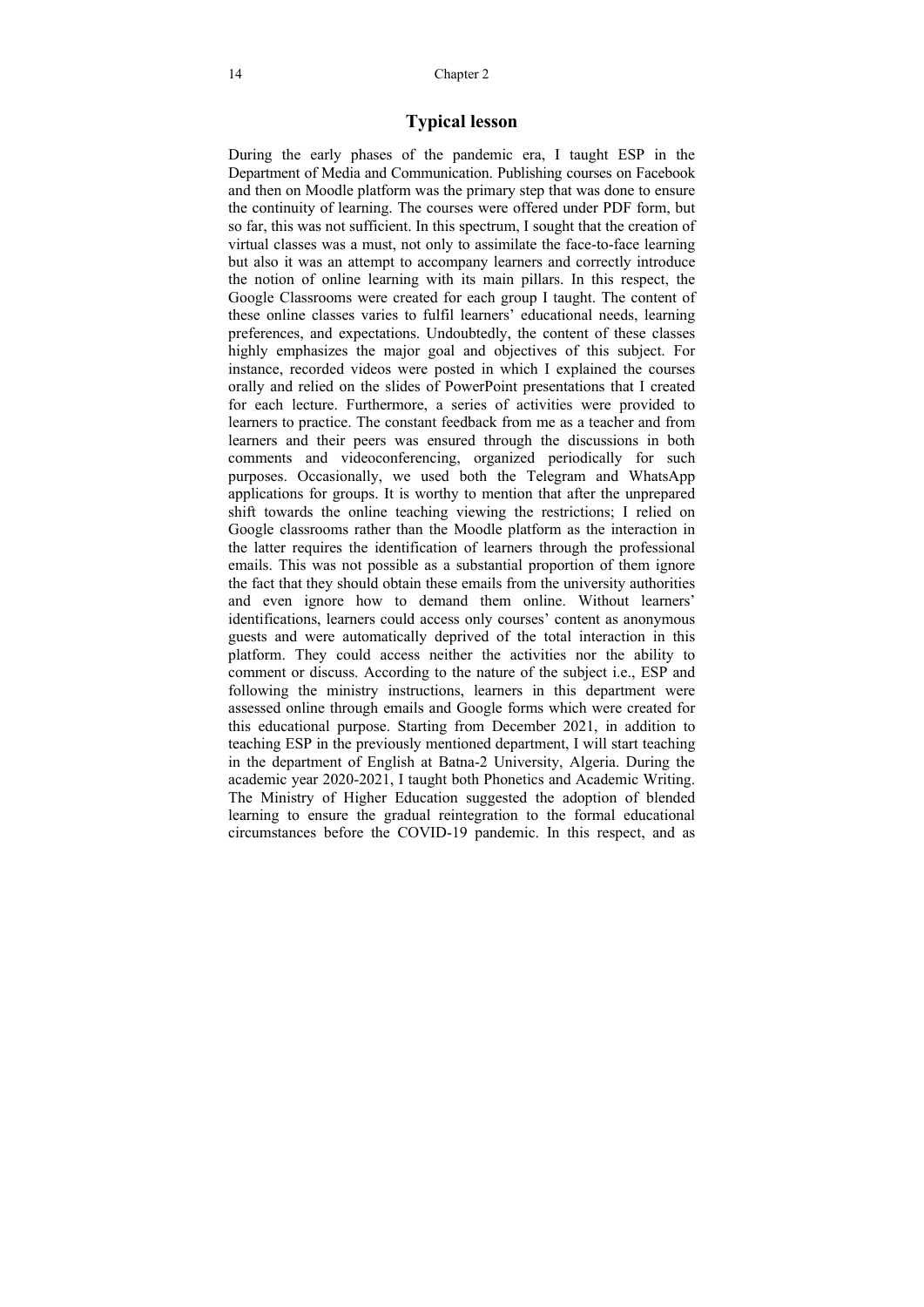learners are more used to the online tools, I adopted the flipped classrooms principles in which I provided learners with the teaching materials to be checked at home and we devoted the classroom sessions for discussions, exchanging new information, and solving activities. Their evaluation mode was based on the face-to-face exams following the ministry instructions.

### **Challenges/issues faced while teaching online**

As mentioned earlier, online teaching is considered, to some extent, as a novelty in the Algerian higher educational context. As in many countries, the sudden changes in the educational field regarding the COVID-19 pandemic's preventive measures negatively affected the appropriate application of this new and challenging type of learning. It is worthy to mention that my Ph.D. thesis` theme was based on using online learning in Algerian higher education before the appearance of the COVID-19 pandemic. My prior experience gained from the field work of my thesis partially assisted me to avoid certain mistakes that may hinder the effectiveness of this type of learning. The major hindrances met in the application of online learning is the poor infrastructure that could not promote its relevant establishment. In many rural and even urban cities, Internet-related problems and the lack of digital devices among learners were reported as the fundamental problems that face learners in online learning. This was consolidated in a survey I conducted at the early adoption of this type of learning. Notably, this was highly remarked in the strict early phases of the general lockdown when the internet cafes were closed. Since August 2020, the situation changed and improved because learners could get access to the internet. For instance, learners substituted their old Sims with new ones that offered higher well-improved 3G and G4 services and bought smart phones that were in their affordance. Also, the cybercafes were reopened. Furthermore, at the beginning of online learning, many learners were afraid of embracing this new type of learning and even resisted it. Occasionally, some learners launched some hashtags against the adoption of online learning on departments` official pages on Facebook. A minority of learners downloaded the handouts of the subject from Moodle and integrated the Google classrooms. Their virtual interactions were insignificant at first. What is noticeable is the fact that the series of activities and video conferencing that were permanently published and organized for them promoted their integration and even boosted their virtual interactions. Also, the verbal and written encouragement they constantly received motivated them to do more and even encouraged them to invite their peers to integrate into those online courses. Like the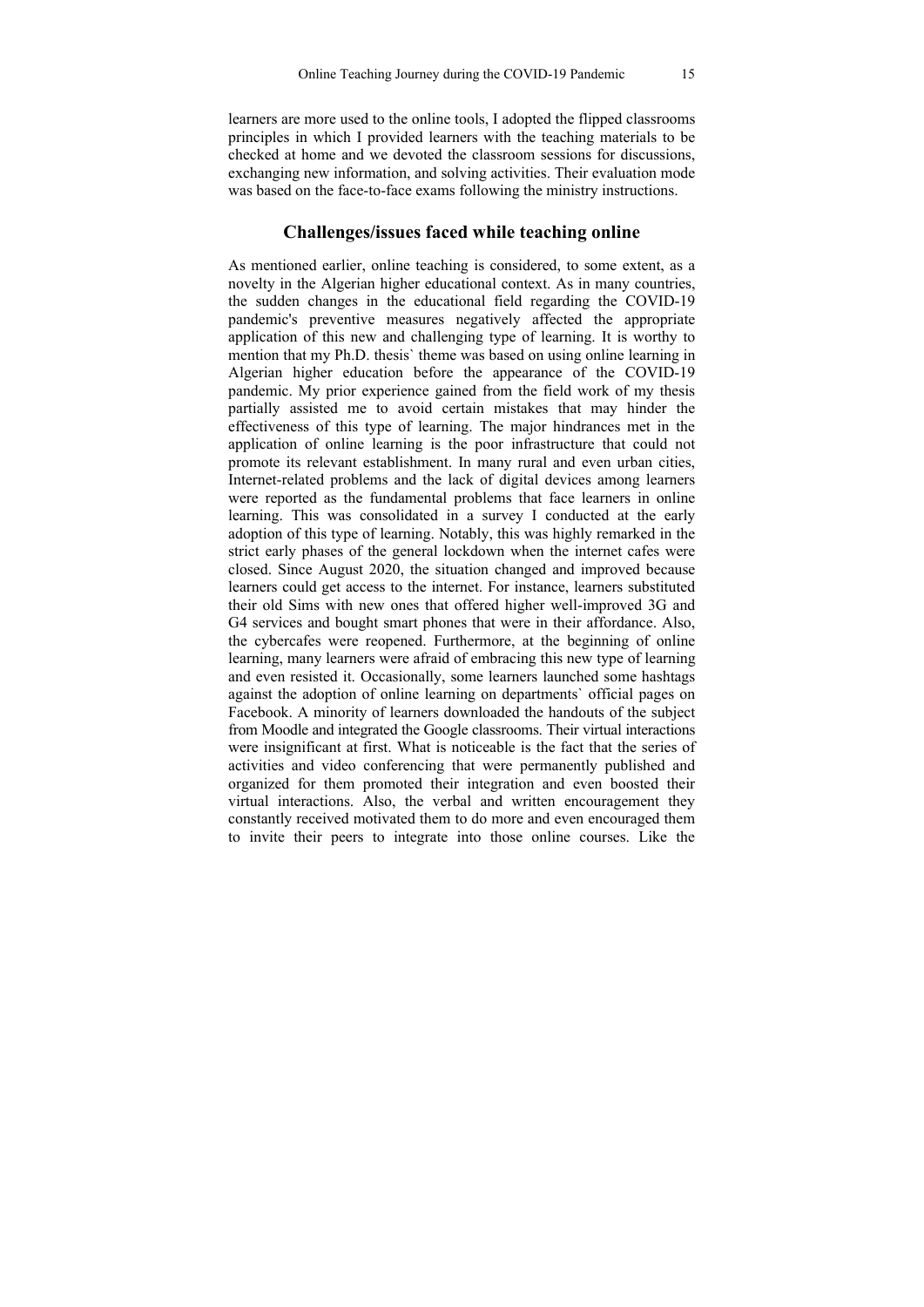majority of human beings, learners feared the unknown (Carleton, 2016). Indeed, learners resist online learning as they believe that it is an arduous task and out of their reach. The simplicity of the virtual classes and the commonalities between these online classes and the social network sites they are already using encourage learners to embrace this new educational journey.

#### **Solutions**

Regarding the internet-related problems, the classroom content and the videoconferencing sessions were scheduled at precise timings. We tried to avoid the rush hours and eventually work in the early morning hours when the internet is less used. On the other hand, the internet-related problems did not affect the pace of courses in terms of solving activities, commenting, or discussing. Occasionally, the extension of deadlines was ubiquitous, basically when the internet flow was weak. Viewing the acute need to motivate learners to interact, we constantly provide constant constructive feedback and reward them verbally during the online meetings and even through written comments. Moreover, we attempted to boost competition among learners by challenging them to do extra activities or look for extra information in a limited time. Also, the variation in the teaching material attracted learners' attention and fulfilled their learning preferences. In the same spectrum, the variation in activities` type motivates them, i.e., individual, pair, or group activities challenge them to boost their critical thinking and strengthen their communication and collaborative skills. What highly encourages learners and boosts their motivation to learn is informing them in advance about the main goal, the related objectives, and the type of assessment they will face at the beginning of each course. This assisted them to organize their new online learning journey. When using online learning, we relied on formative assessment. This measure assisted us to trace back some hindrances that learners were facing when using this type of learning. Occasionally, the results of these assessments provided us with constructive feedback that oriented us about the need to modify and adjust the teaching material, for instance, the type of the activities, and even invited us to change some parameters of the courses' content. Also, learners` commitment and engagement to learn were improving due to these assessments. These latter highlights stress the extent of the seriousness of this new type of learning.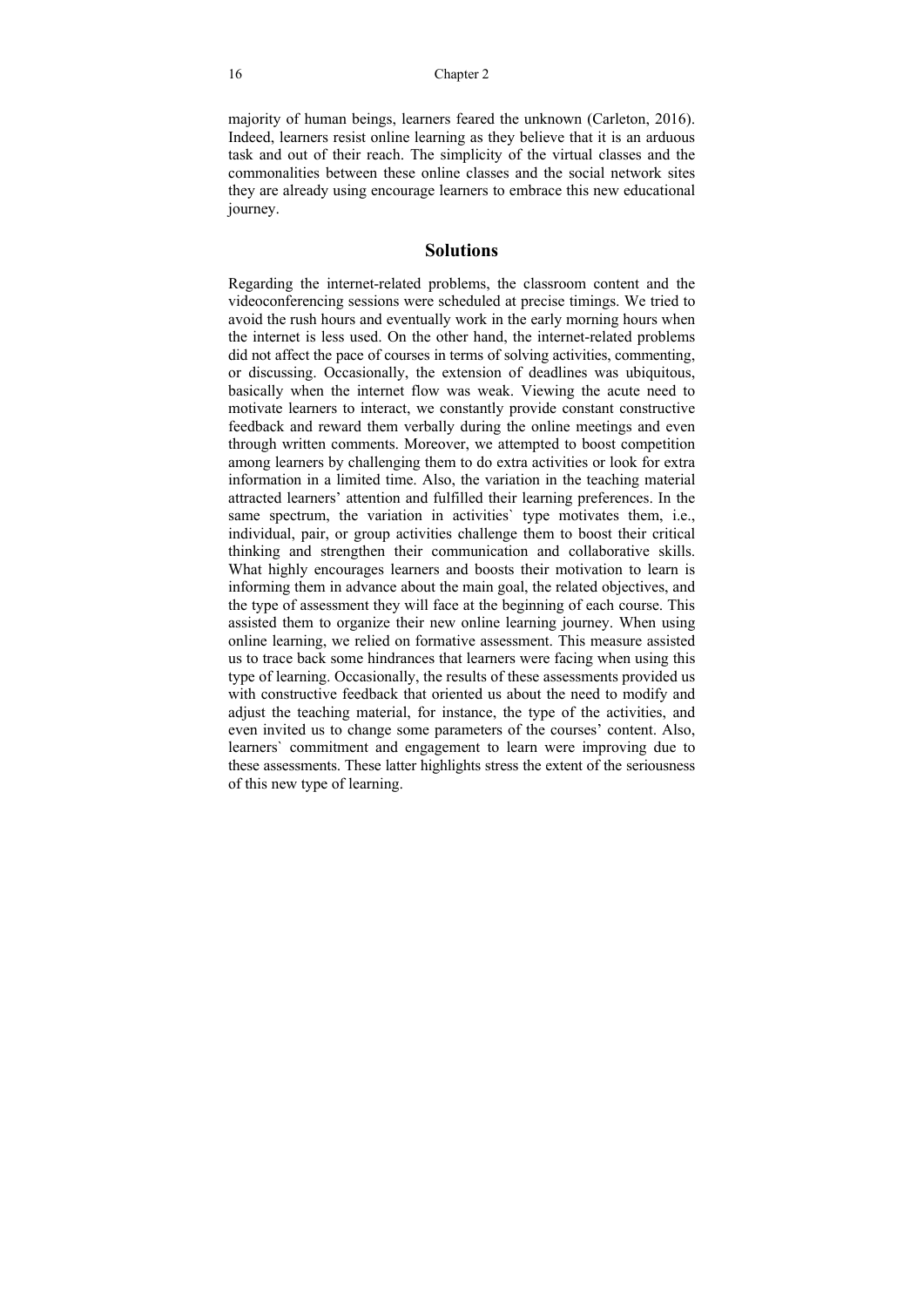### **Opportunities/benefits of online teaching**

What is noticed is that contrarily to face-to-face learning, online learning is conducive for and workable with learners who tend to be, already, selfregulators. Additionally, the flexibility of learning and learners' management of time, place of learning, and courses' pace encourage or reinforce selfregulation among learners as they feel more responsible about their own learning and its pace. Also, the online interactions fervently facilitate communication between learners-teachers and learners with their peers. It is remarked that many psychological problems such as anxiety, shyness, and the fear to talk in public used to hinder the efficacy of learning in faceto-face settings; however, in the online context, these impediments are overcome. In addition, it is remarked that a significant proportion of learners in online learning tend to work collaboratively and enhance many skills. Their critical thinking is promoted mainly in discussions through forums or videoconferencing. One of the prerequisites of online learning and its combination with adult learning is the insurance of distinct conditions that improve independence in learning. This latter increases learners` intrinsic motivation to learn and leads to innovation, creativity, and autonomy of learning. Prominently, online learning highly supports a surge in demand for constant learning from both parts: teachers and learners. In this respect, both sides need to be updated about the advancement in the technological side, which boots the spread of knowledge and increases learning.

### **References**

Carleton, R. N. (2016). Into the Unknown: a review and synthesis of contemporary models involving uncertainty. *Journal of Anxiety Disorders 39*, 30–43. https://doi.org/10.1016/j.janxdis.2016.02.007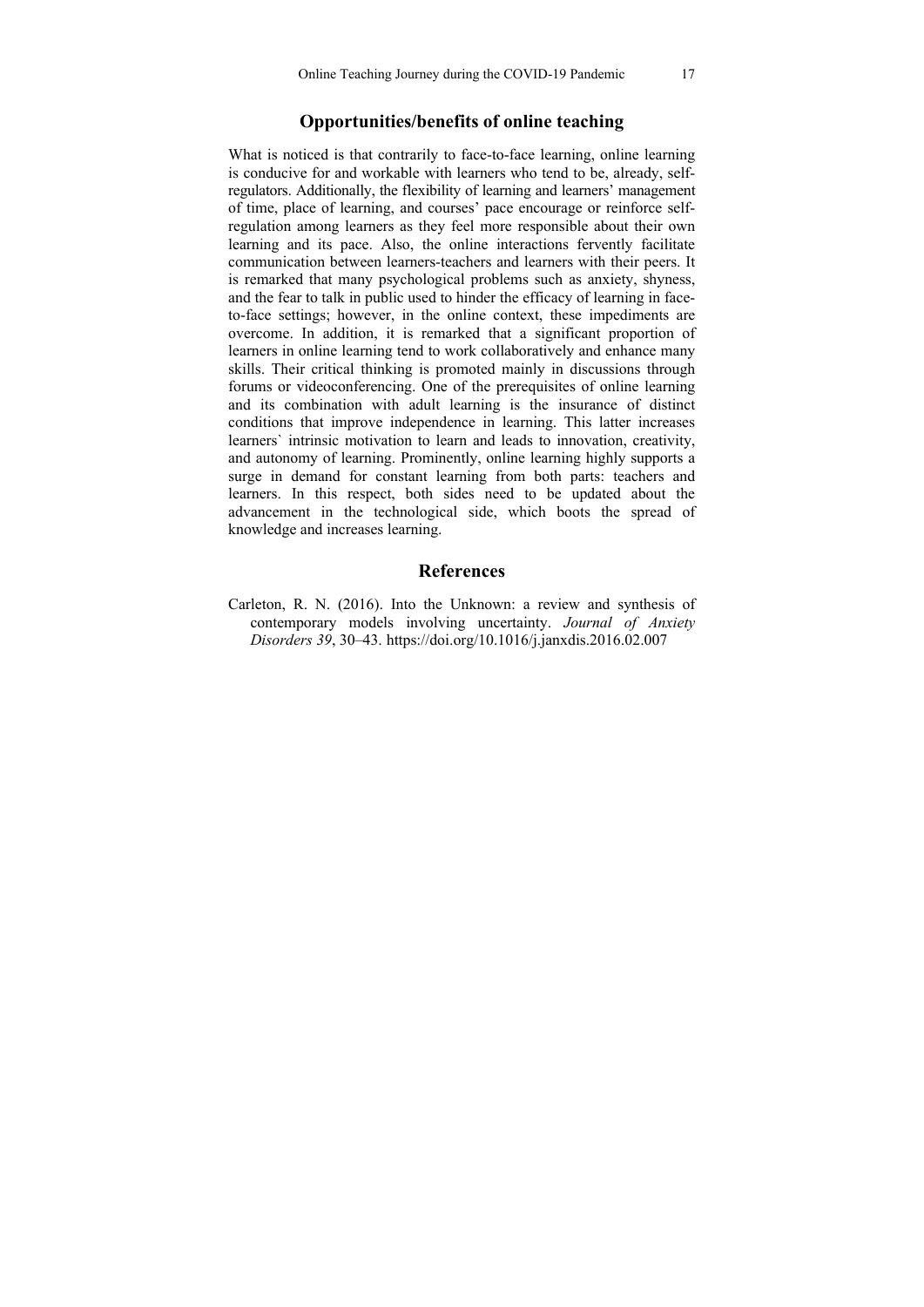## CHAPTER 3

## ONLINE TEACHING CHALLENGES AND BENEFITS IN THE ERA OF THE CORONAVIRUS PANDEMIC

## KHADIDJA SAMIRA ZITOUNI

### **Description of the context**

In the 21st century, learning a foreign language becomes indispensable because of the increasingly interconnected and interdependent world. In this respect, Algeria enjoys linguistic diversity. According to the country's constitution, Article n° 2, the official religion of the Algerian state is Islam, the official and national language is Arabic, and the Amazigh language is the 2nd official language, as approved by the 2016 amendment to the constitution. However, this does not give justice to the linguistic diversity that is constituted by a significant number of language varieties.

In Algeria, all children have a right to free and compulsory education. The educational system comprises four stages; first, they go to primary school, which lasts for five years. Then, they take four years of middle school and three additional years of secondary school. After taking a national exam named the baccalaureate, students move to higher education. Concerning the higher educational level, the infrastructure comprises 57 public institutions for higher education, which include 27 universities, 13 university centres, 6 national schools, 6 national institutes, and 4 teacher-training institutes. Students typically study for three years for a bachelor's degree, two years for a master's degree, and at least three years for a doctorate.

Algerian Dialect and Amazigh are spoken in everyday life and in informal situations. Students are primarily taught in Arabic. For historical reasons, French stands as the first foreign language. They start learning it in the 3rd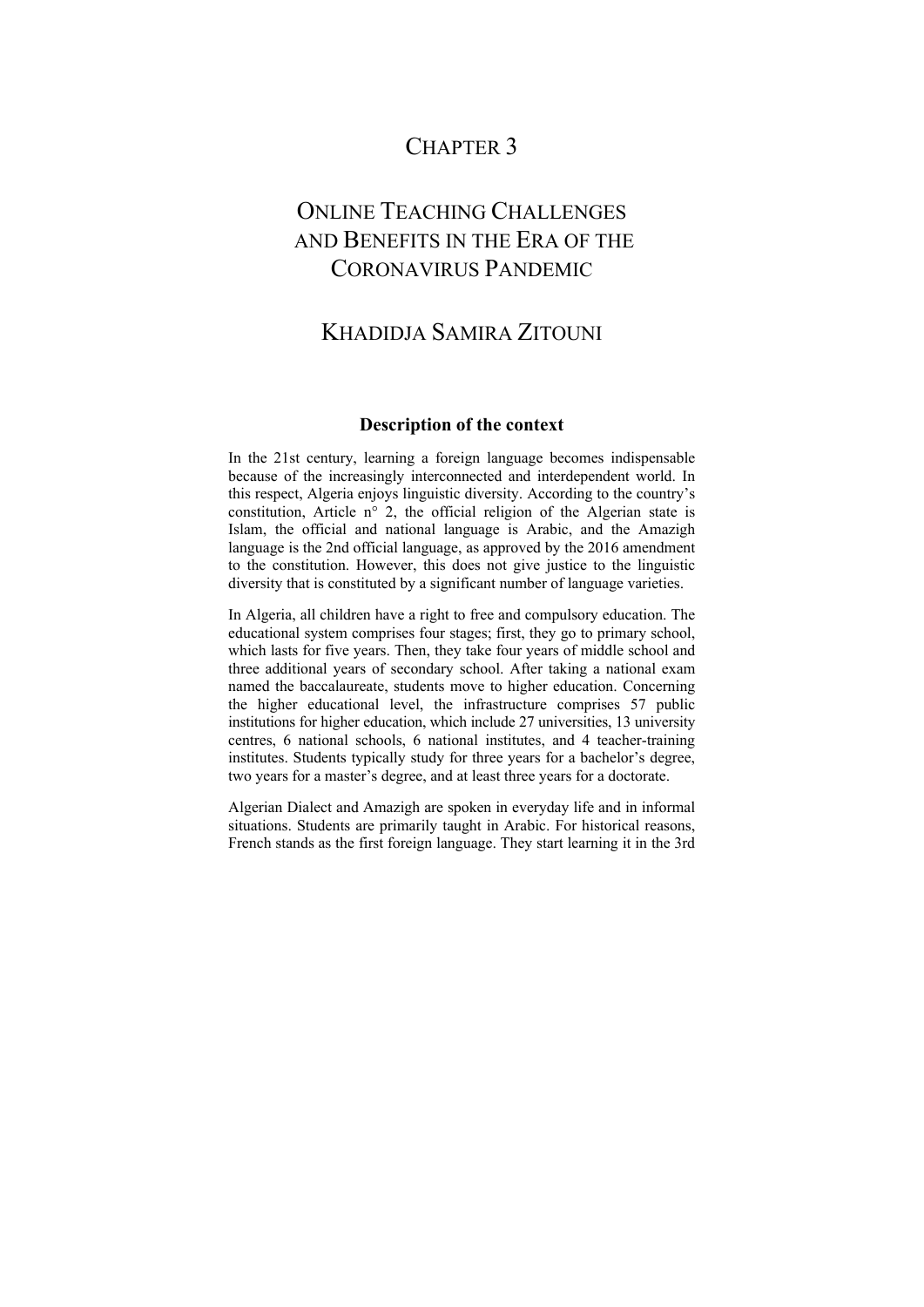#### Online Teaching Challenges and Benefits in the Era of the Coronavirus Pandemic 19

year of primary school. English, on the other hand, is considered the second foreign language. It is introduced in the 1st year of middle school. Algerian students meet it only in the classroom while the "national environment is far from being supportive" (Baloto, 1996, p.31).

Once in higher education, all scientific and technical fields are taught in French; even the dissertations and theses are written in the French language. However, being an international language used in all fields, English is taught throughout the world and in different fields. So, in 2019, the Ministry of Higher Education has ordered the inclusion of English in all domains as well as in the administration sectors.

Therefore, with the spread of English worldwide, learning English has become a must and prerequisite. Its importance in today's times cannot be underestimated or ignored, seeing as English is the language spoken today by many more second or foreign languages than first language users, and such a feature is found in no other language.

### **The available resources**

Teaching a foreign language has always been facilitated by using technological tools, such as audio-visual aids, computers, mobile phones, videos, data show projectors, online applications, and so on. The rapid development of technology has led to dynamic changes in creativity and paved the way for students' demands. It has substantially reinforced and created a powerful learning atmosphere (Ratheeswari, 2018).

In today's pandemic world, Algeria, like many other countries, has adopted online learning due to some precautionary measures. In fact, the process of online learning, though ancient in its origins, has in our time become a novel and perplexing subject, especially within its practical engagement. Hence, the adoption of technological devices and the online software is more critical today than ever before for both teachers and students, especially as they are the only devices that help students carry on their studies online.

The Algerian government decided to close down all educational institutions and move all lectures online as an emergency response to the spread of COVID-19 coronavirus. Teachers were asked to put lectures on the Moodle platform. Accordingly, each Algerian university has used other software, besides Moodle, in order to facilitate online learning. The most frequent applications that were used include Google classroom, Google